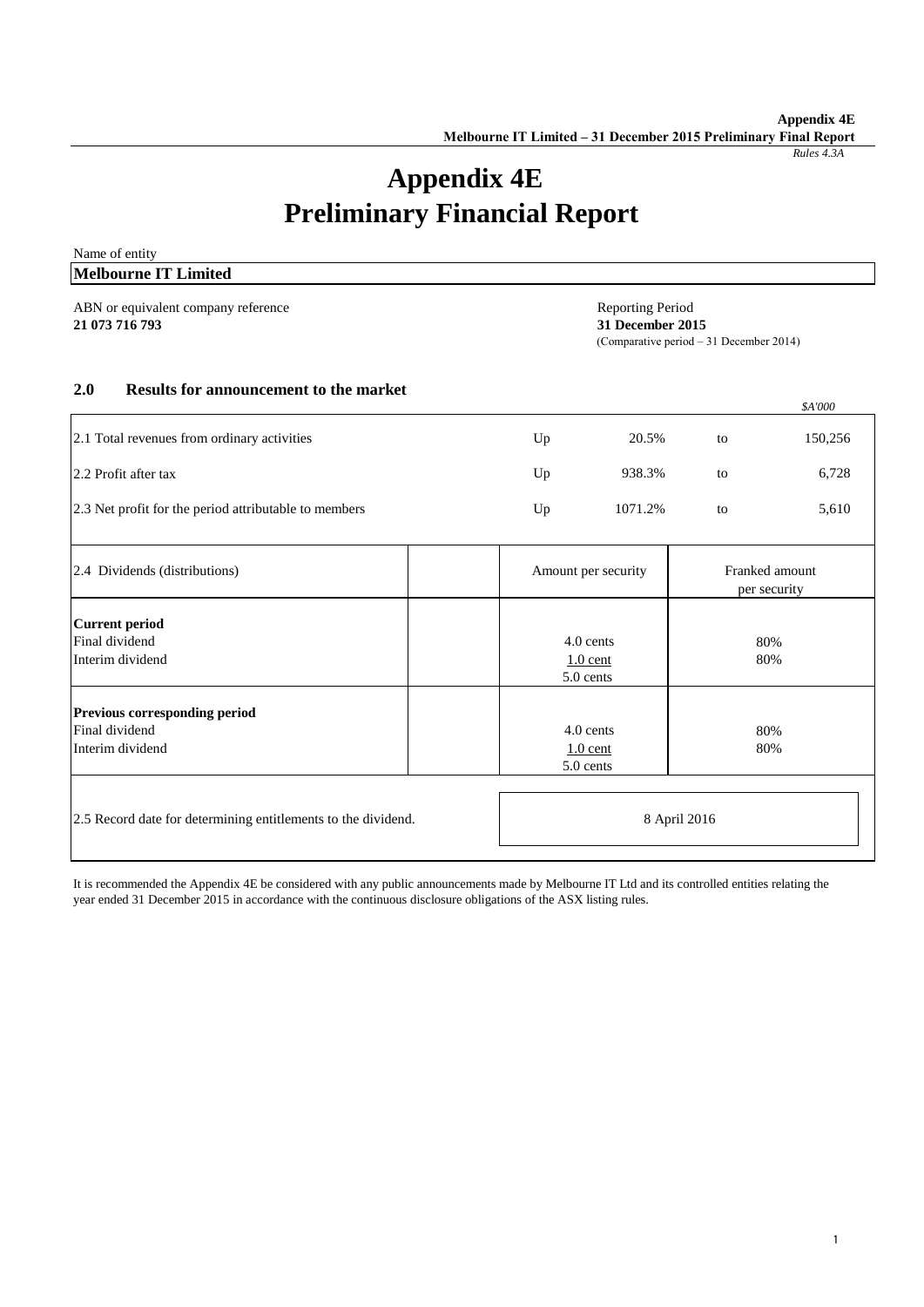|           | 2.6 Brief explanation of any of the figures reported above necessary to enable the figures to be understood.                                                                                                                                                                                                                                                                                                                                                                                                                                                               |                     |                              |
|-----------|----------------------------------------------------------------------------------------------------------------------------------------------------------------------------------------------------------------------------------------------------------------------------------------------------------------------------------------------------------------------------------------------------------------------------------------------------------------------------------------------------------------------------------------------------------------------------|---------------------|------------------------------|
|           | <b>Review and Results of Operations</b>                                                                                                                                                                                                                                                                                                                                                                                                                                                                                                                                    |                     |                              |
|           | Melbourne IT Ltd - Consolidated Group                                                                                                                                                                                                                                                                                                                                                                                                                                                                                                                                      |                     |                              |
| $\bullet$ | Total consolidated revenue for the year ended 31 December 2015 was \$150.256 million (2014: \$124.706 million), an increase of<br>20.5%.                                                                                                                                                                                                                                                                                                                                                                                                                                   |                     |                              |
| $\bullet$ | Profit after tax for the year ended 31 December 2015 was \$6.728 million (2014: \$0.648 million), an increase of 938.3%.                                                                                                                                                                                                                                                                                                                                                                                                                                                   |                     |                              |
|           | Profit after tax attributable to members of the parent (Statutory NPAT) for the year ended 31 December 2015 was \$5.610 million<br>(2014: \$0.479 million), an increase of 1,071.2%. Profit after tax attributable to non-controlling interests was \$1.118 million (2014:<br>\$0.169 million), of which Outware Systems Pty Ltd (Outware) comprised \$0.896 million (2014: \$nil). The following table shows a<br>reconciliation of EBITDA* to the reported profit after tax attributable to members of the parent.                                                       |                     |                              |
|           |                                                                                                                                                                                                                                                                                                                                                                                                                                                                                                                                                                            | 31-Dec-15<br>\$'000 | 31-Dec-14<br>\$'000          |
|           | Statutory Earnings before Net Interest, Tax, Depreciation and Amortisation (EBITDA)*<br>Depreciation and Amortisation<br>Impairment                                                                                                                                                                                                                                                                                                                                                                                                                                        | 16,510<br>(5,576)   | 12,786<br>(4,315)<br>(8,587) |
|           | Earnings/(Loss) before Net Interest and Tax*                                                                                                                                                                                                                                                                                                                                                                                                                                                                                                                               | 10,934              | (116)                        |
|           | Net Interest (Expense)/Revenue                                                                                                                                                                                                                                                                                                                                                                                                                                                                                                                                             | (949)               | 406                          |
|           | Tax (Expense)/Benefit^                                                                                                                                                                                                                                                                                                                                                                                                                                                                                                                                                     | (3,257)             | 358                          |
|           | <b>Profit after Tax</b><br>Less: Profit after Tax attributable to Non-Controlling Interests:                                                                                                                                                                                                                                                                                                                                                                                                                                                                               | 6,728               | 648                          |
|           | Profit after Tax attributable to Members of the Parent                                                                                                                                                                                                                                                                                                                                                                                                                                                                                                                     | 1,118<br>5,610      | 169<br>479                   |
|           | ^ Included in 2014 tax benefit was \$2.577 million related to impairment charge.                                                                                                                                                                                                                                                                                                                                                                                                                                                                                           |                     |                              |
|           | Underlying net profit after tax (Underlying NPAT)* was \$10.733 million (2014: \$8.849 million), an increase of 21.3%. Underlying<br>figures have excluded transaction costs, synergy costs, 2015 warranty provision writeback, 2015 unwinding of discount on other<br>financial liabilities, 2014 impairment charge and included the full year impact of acquisitions made during the respective years and<br>profit after tax attributable to non-controlling interests of Outware. The following table shows a reconciliation of statutory NPAT to<br>underlying NPAT*. |                     |                              |
|           |                                                                                                                                                                                                                                                                                                                                                                                                                                                                                                                                                                            | 31-Dec-15<br>\$'000 | 31-Dec-14<br>\$2000          |
|           | Profit after Tax attributable to Members of the Parent                                                                                                                                                                                                                                                                                                                                                                                                                                                                                                                     | 5,610               | 479                          |
|           | Adjustments to calculate underlying NPAT*:                                                                                                                                                                                                                                                                                                                                                                                                                                                                                                                                 |                     |                              |
|           | Profit after Tax attributable to Non-Controlling Interests of Outware<br>Transaction costs (tax effected)                                                                                                                                                                                                                                                                                                                                                                                                                                                                  | 896<br>1,738        | 1,300                        |
|           | Synergy costs (tax effected)                                                                                                                                                                                                                                                                                                                                                                                                                                                                                                                                               | 992                 | 700                          |
|           | Impairment (tax effected)                                                                                                                                                                                                                                                                                                                                                                                                                                                                                                                                                  |                     | 6,010                        |
|           | Unwinding of discount on other financial liabilities                                                                                                                                                                                                                                                                                                                                                                                                                                                                                                                       | 467                 |                              |
|           | Provision writeback                                                                                                                                                                                                                                                                                                                                                                                                                                                                                                                                                        | (1,067)             |                              |
|           | Contribution from acquisitions (assuming acquisitions 100% owned since 1 January) (tax effected)                                                                                                                                                                                                                                                                                                                                                                                                                                                                           | 2,097               | 360                          |
|           | <b>Underlying NPAT*</b>                                                                                                                                                                                                                                                                                                                                                                                                                                                                                                                                                    | 10,733              | 8,849                        |

• Statutory EBITDA\* for the year ended 31 December 2015 was \$16.510 million (2014: \$12.786 million), an increase of 29.1%.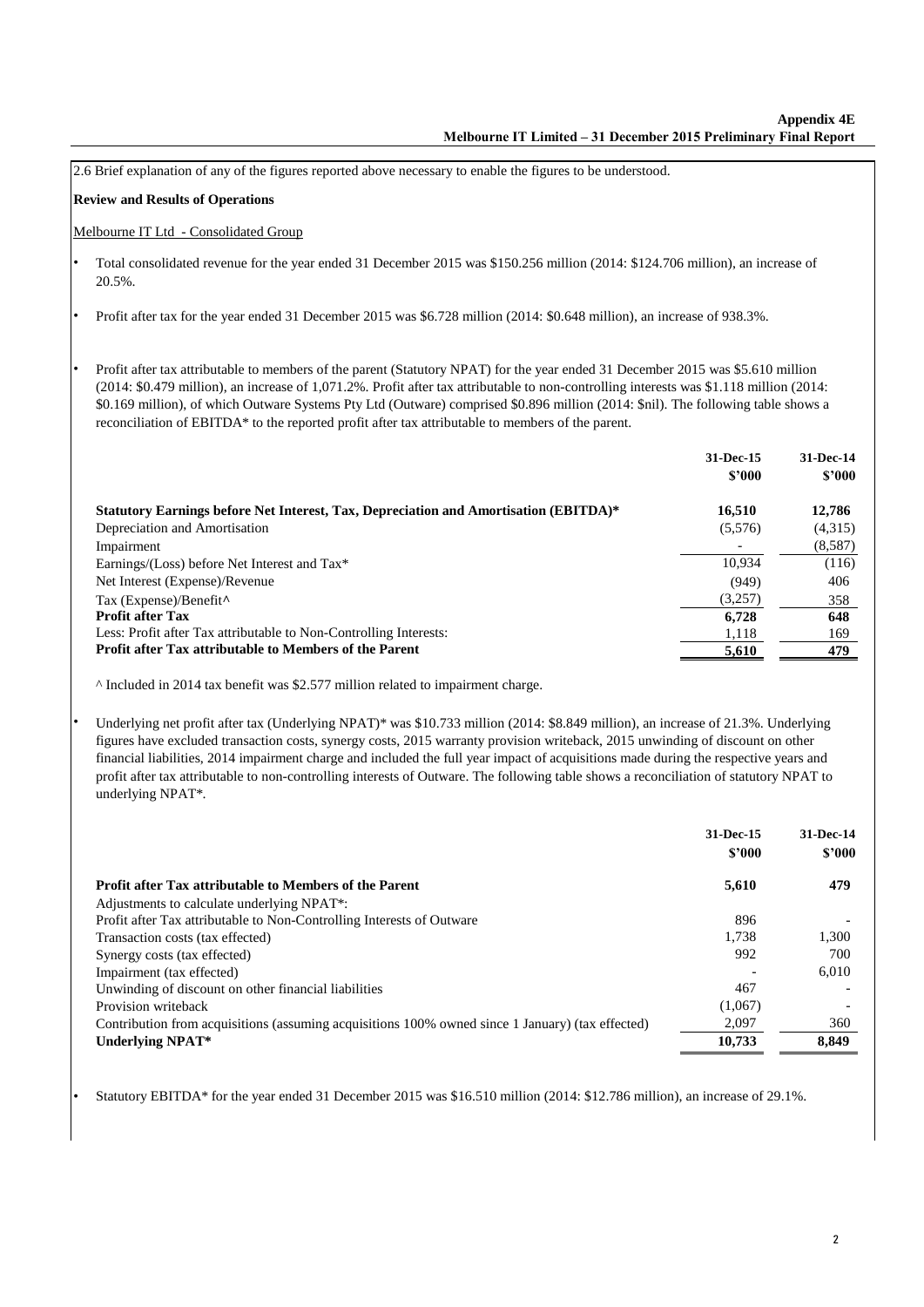2.6 Brief explanation of any of the figures reported above necessary to enable the figures to be understood (Continued).

# **Review and Results of Operations (Continued)**

• Underlying EBITDA\* was \$21.955 million (2014: \$16.326 million), an increase of 34.5%. Underlying figures have excluded transaction costs, synergy costs, 2015 warranty provision writeback, and included the full year impact of acquisitions made during the respective years. The following table shows a reconciliation of statutory EBITDA\* to underlying EBITDA\*.

|                                                                                      | 31-Dec-15<br>\$2000 | 31-Dec-14<br>\$2000 |
|--------------------------------------------------------------------------------------|---------------------|---------------------|
| <b>Statutory EBITDA*</b><br>Adjustments to calculate underlying EBITDA <sup>*:</sup> | 16.510              | 12,786              |
| Transaction costs                                                                    | 1.995               | 1,340               |
| Synergy costs                                                                        | 1.417               | 1,000               |
| Provision writeback                                                                  | (1,067)             |                     |
| Contribution from acquisitions (assuming acquisitions owned since 1 Jan)             | 3,100               | 1,200               |
| Underlying EBITDA*                                                                   | 21,955              | 16,326              |

- Following the acquisition completed on 30 April 2015, Uber has contributed revenue of \$9.628 million, net profit after tax of \$0.395 million and EBITDA\* of \$1.272 million during the period.
- Following the acquisition completed on 16 June 2015, Outware has contributed revenue of \$9.987 million, net profit after tax of \$1.800 million and EBITDA\* of \$2.649 million during the period.
- Statutory earnings per share at 31 December 2015 was 6.04 cents (2014: 0.72 cents), an increase of 738.9%.
- Operating cashflow for the year ended 31 December 2015 was \$13.623 million (2014: \$16.082 million), a decrease of 15.3%. Included in the operating cash flows are net income tax paid of \$2.042 million (2014: net income tax refunded of \$4.831 million), a difference of \$6.873 million.
- Included in cash flows from investing activities are outflows from acquisitions including transaction costs for \$38.184 million (2014: \$39.706 million).
- Cash and cash equivalents were \$12.370 million at 31 December 2015 (2014: \$18.086 million).
- Deferred Gross Margin (i.e. income received in advance net of prepaid costs) was \$27.108 million at 31 December 2015 (2014: \$24.479 million), an increase of 10.7%.
- The company believes this unaudited non-IFRS information is relevant to the user's understanding of the Group's underlying performance. \*

| 3.0                                              | Current period   | Previous Period  |
|--------------------------------------------------|------------------|------------------|
| NTA Backing                                      | 31 December 2015 | 31 December 2014 |
| Net tangible asset backing per ordinary security | $-93.33$ cents   | $-8.54$ cents    |

Net Assets at 31 December 2015 were \$120.583 million including \$2.523 million of net deferred tax balances and \$204.805 million of intangible assets associated with the acquisition of Domainz Limited (September 2003), WebCentral Group Pty Ltd (September 2006), Netregistry Group Limited (March 2014), Uber Global Pty Ltd (April 2015) and Outware Systems Pty Ltd (June 2015).

#### **Control gained or lost over entities having material effect 4.0**

Name of entity (or group of entities) of which control was gained or lost during the period. 4.1

100% of interest in Uber was acquired on 30 April 2015

50.2% of interest in Outware was acquired on 16 June 2015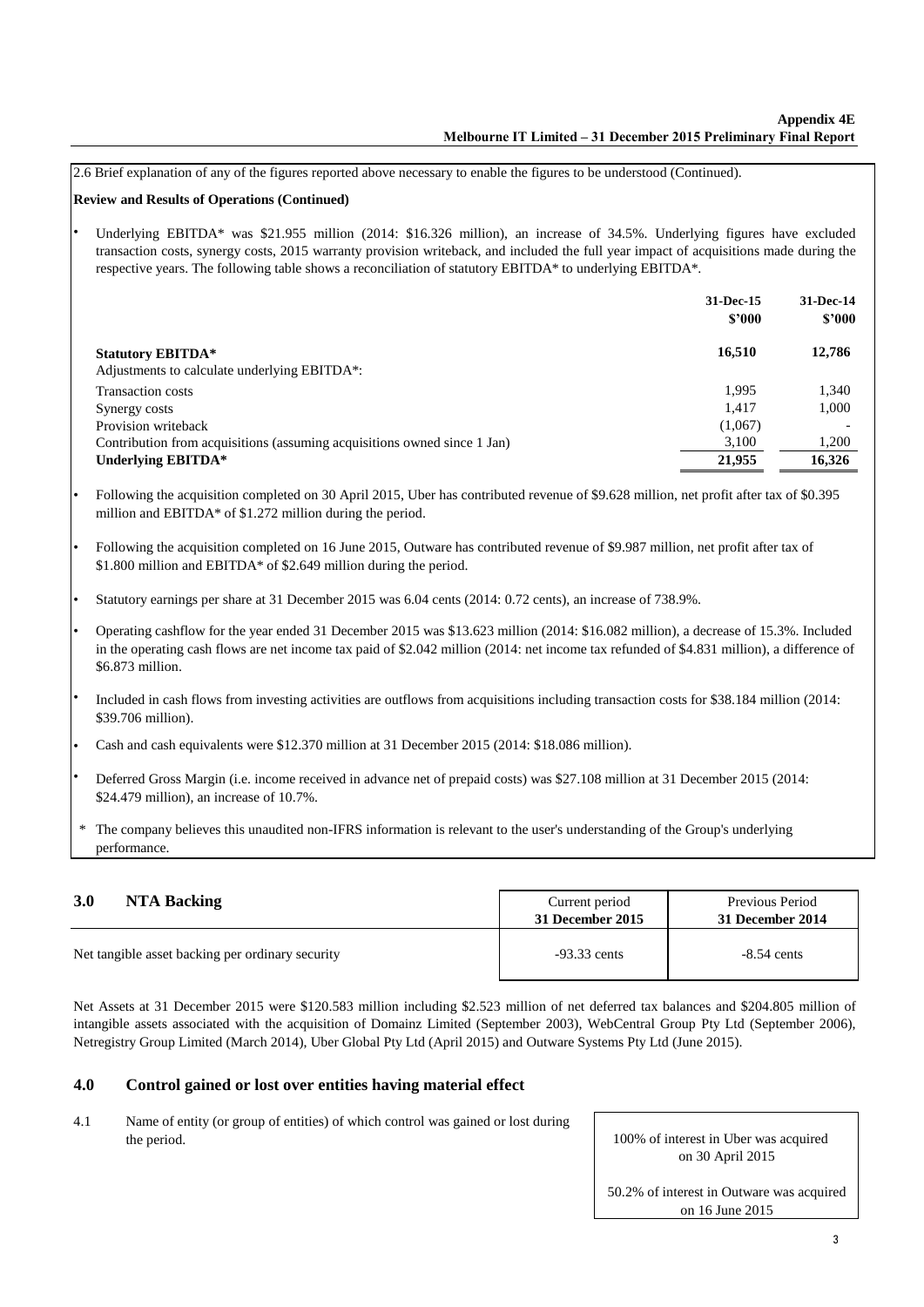#### **Control gained or lost over entities having material effect (Continued) 4.0**

- 4.2 Consolidated profit/(loss) from ordinary activities after tax of the controlled entity (or group of entities) since the date in the current period on which control was obtained.
- 4.3 Date from which such profit has been calculated.

Profit after tax attributable to members of the parent of Uber from 30 April to 31 December 2015 was \$0.395 million

Profit after tax attributable to members of the parent of Outware from 16 June to 31 December 2015 was \$0.904 million

30 April 2015 (Uber)

16 June 2015 (Outware)

4.4 Profit/(loss) from ordinary activities after tax of the controlled entity (or group of entities) disposed during the period, for the whole of the previous corresponding period.

#### **Dividends 5.0**

Amount per security

| Dividends (distributions) | Amount per | Franked amount<br>Amt per security of |                          |
|---------------------------|------------|---------------------------------------|--------------------------|
|                           | security   | per security                          | foreign sourced dividend |
| <b>Current Year</b>       |            |                                       |                          |
| Final                     | 4.0 cents  | 80%                                   | N/A                      |
| Interim                   | $1.0$ cent | 80%                                   | N/A                      |
|                           | 5.0 cents  |                                       |                          |
| <b>Previous Year</b>      |            |                                       |                          |
| Final                     | 4.0 cents  | 80%                                   | N/A                      |
| Interim                   | $1.0$ cent | 80%                                   | N/A                      |
|                           | 5.0 cents  |                                       |                          |

| Total Dividends (distributions) per security<br>$(interim + final)$ | Current Year            | Previous Year           |
|---------------------------------------------------------------------|-------------------------|-------------------------|
| Final<br>Interim                                                    | 4.0 cents<br>$1.0$ cent | 4.0 cents<br>$1.0$ cent |
| Total                                                               | 5.0 cents               | 5.0 cents               |

# **Additional information on current year dividends**

Date the dividend (distribution) is payable 29 April 2016

Details of individual and total dividends or distributions and dividend or distribution payments.

The dividend or distribution plans shown below are in operation.

The Melbourne IT Limited Dividend Reinvestment Plan

The last date(s) for receipt of election notices for the dividend or distribution plans.

totalling approximately \$3.718 million

Not applicable

4.0 cents per share

11 April 2016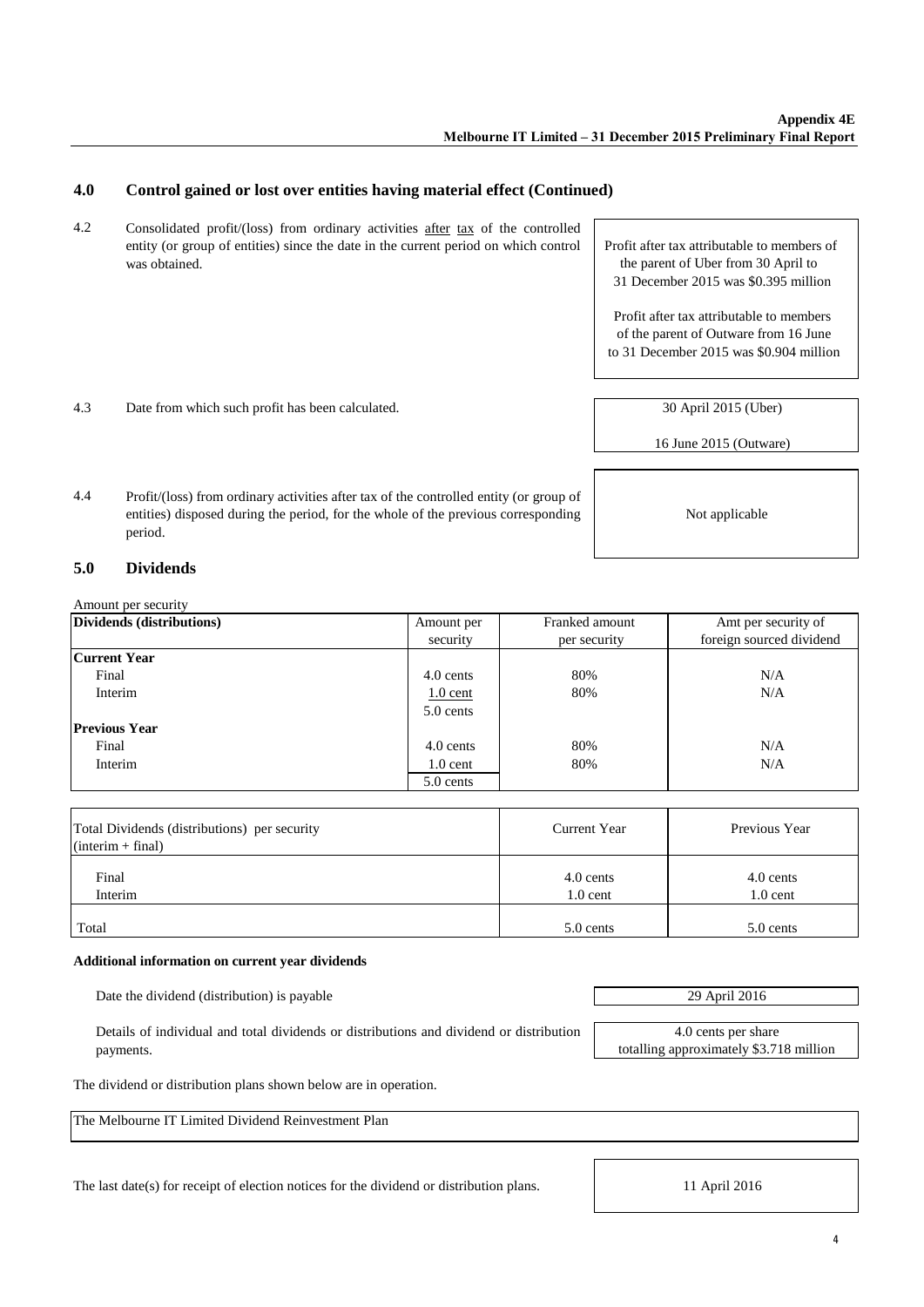# **6.0 Material interests in entities which are not controlled entities**

Not applicable, as Melbourne IT Ltd does not have a material interest in any entity other than its subsidiaries, which are controlled entities and consolidated in this financial report.

#### **Other Information 7.0**

# Subsequent Events

On 23 February 2016, the directors declared a final dividend of 4.0 cents per ordinary share, franked at 80%, amounting to \$3.718 million. The expected payment date of the dividend is 29 April 2016.

The directors also decided to reactivate the Melbourne IT Limited Dividend Reinvestment Plan from 23 February 2016.

# Annual General Meeting

The annual general meeting will be held as follows:

| Date: | 27 May 2016 |
|-------|-------------|
| Time: | 11.00 am    |

#### **Compliance Statement 8.0**

The report has been prepared based on a 31 December 2015 Annual Financial Report which is in the process of being audited by an independent audit firm in accordance with the requirements of S302 of the Corporations Act.

 $26.126$ 

Signed here:

Ms E Rigato Company Secretary Melbourne 23 February 2016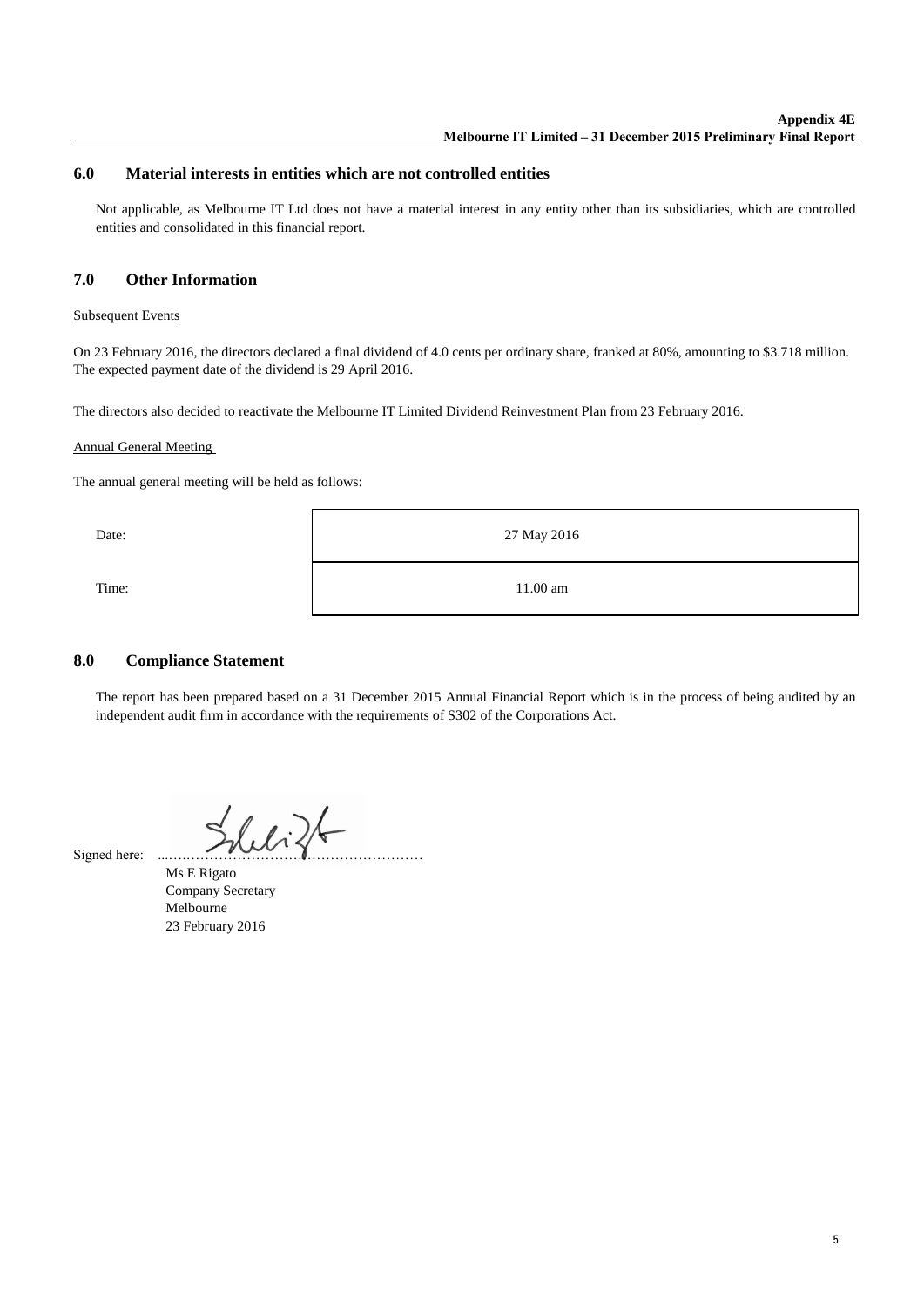# **MELBOURNE IT LTD (ABN: 21 073 716 793)**

# **FINANCIAL INFORMATION**

**FOR THE YEAR ENDED 31 DECEMBER 2015**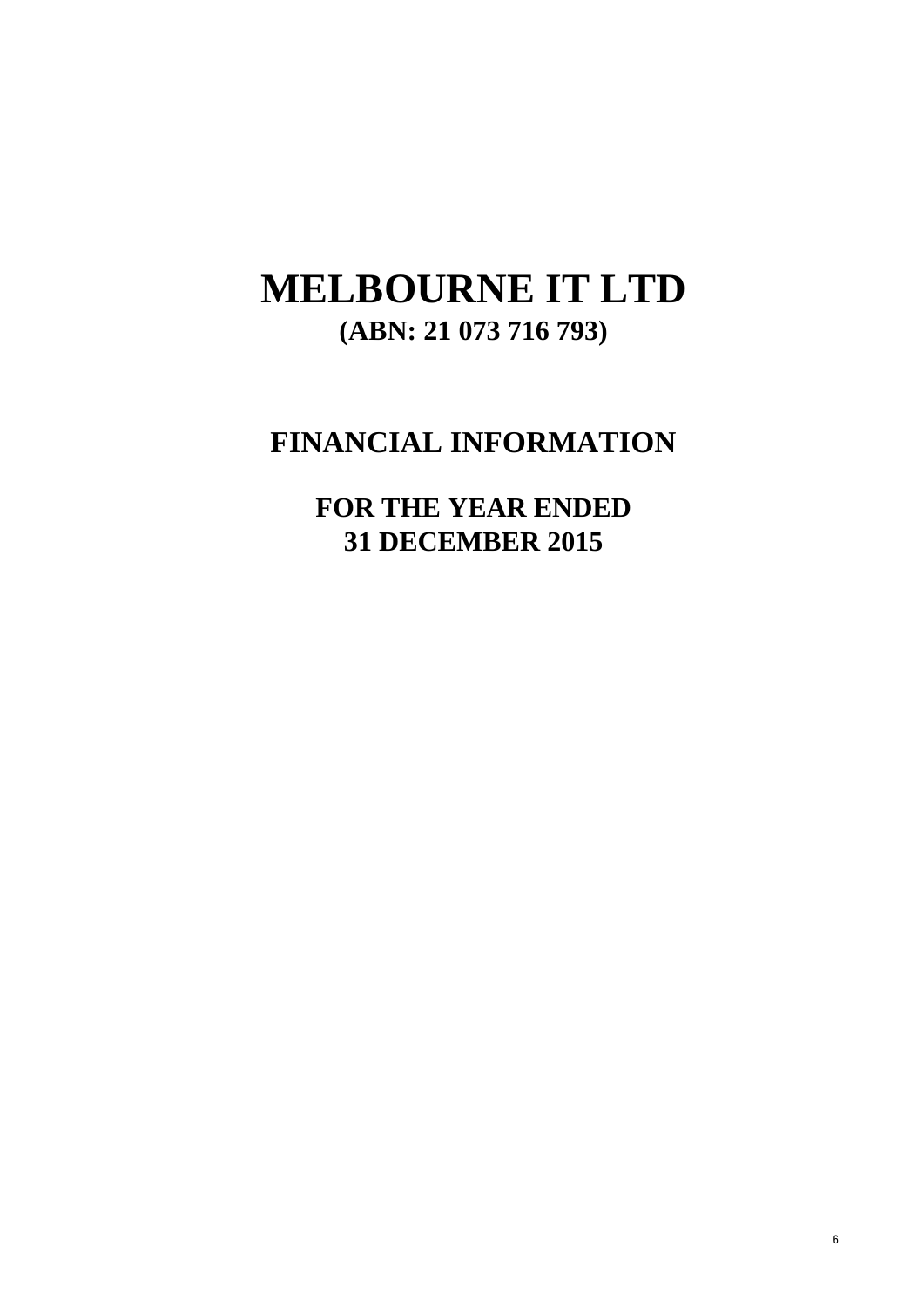# **ABN: 21 073 716 793**

# **DIRECTORS**

Mr. S.D. Jones (Chairman) Mr. M. Mercer Mr. T. Kiing Mr. R.J. Stewart AM Ms. N. Sparks Mr. L. Bloch Mr. J.Armstrong (Appointed 23 February 2016)

# **MANAGING DIRECTOR & CHIEF EXECUTIVE OFFICER**

Mr. M. Mercer

# **CHIEF FINANCIAL OFFICER**

Mr P. Findlay

# **COMPANY SECRETARY**

Ms. E. Rigato

# **REGISTERED OFFICE**

Level 4 1-3 Smail Street Ultimo, NSW, 2007 Tel: +61 2 9215 6003

# **SHARE REGISTER**

Link Market Services Limited Level 1 333 Collins Street Melbourne, Victoria, 3000 Tel: +61 3 9615 9800 Fax:+61 3 9615 9900

# **AUDITORS**

Ernst & Young

# **INTERNET ADDRESS**

http://www.melbourneit.info http://www.melbourneit.com.au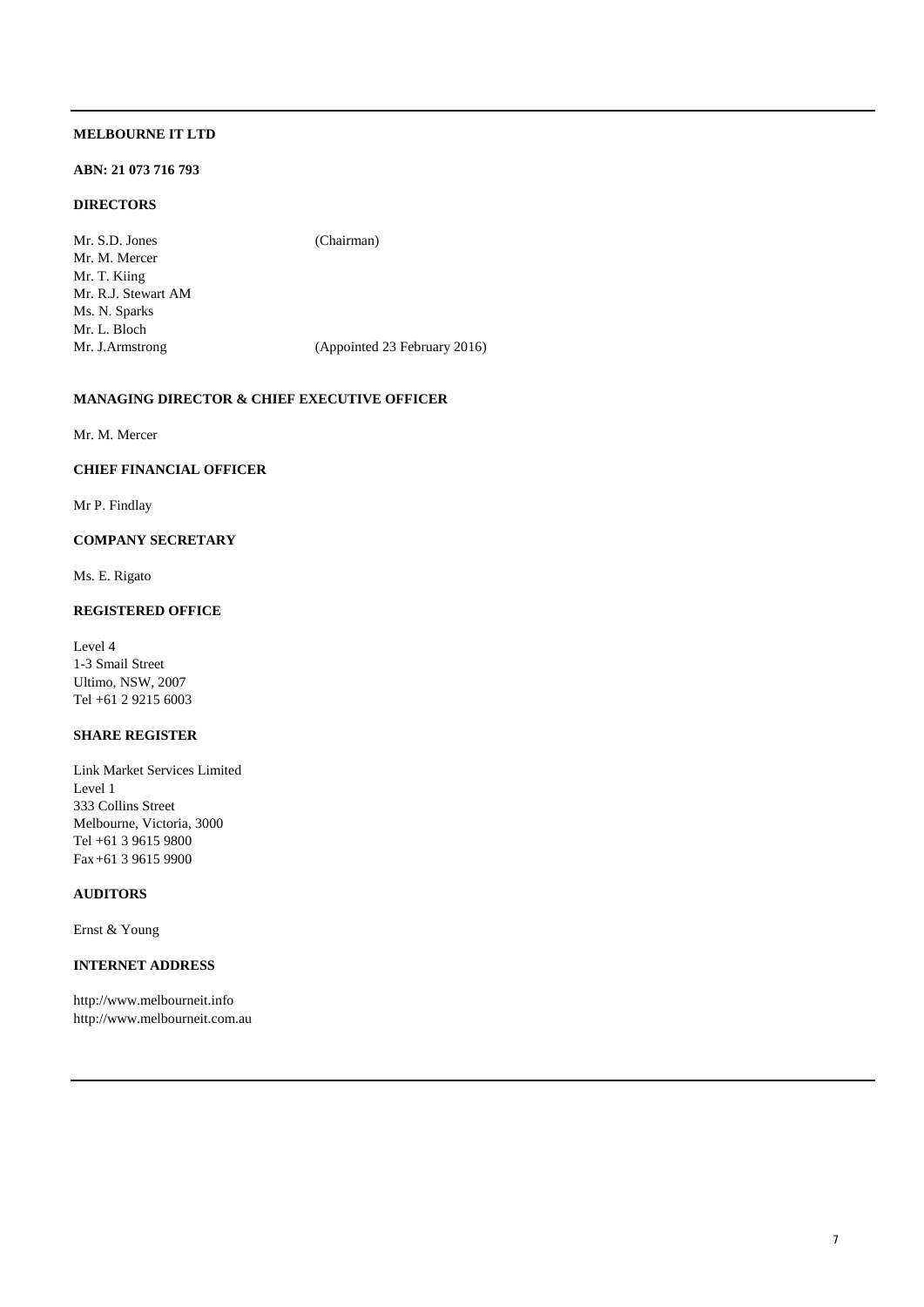| <b>CONTENTS</b> | <b>PAGE</b> |
|-----------------|-------------|
|                 |             |

| Directors' Information                 | 9  |
|----------------------------------------|----|
| <b>Statement of Financial Position</b> | 12 |
| Statement of Comprehensive Income      | 13 |
| Statement of Changes in Equity         | 14 |
| <b>Statement of Cash Flow</b>          | 15 |
| Notes to the Financial Statements      | 16 |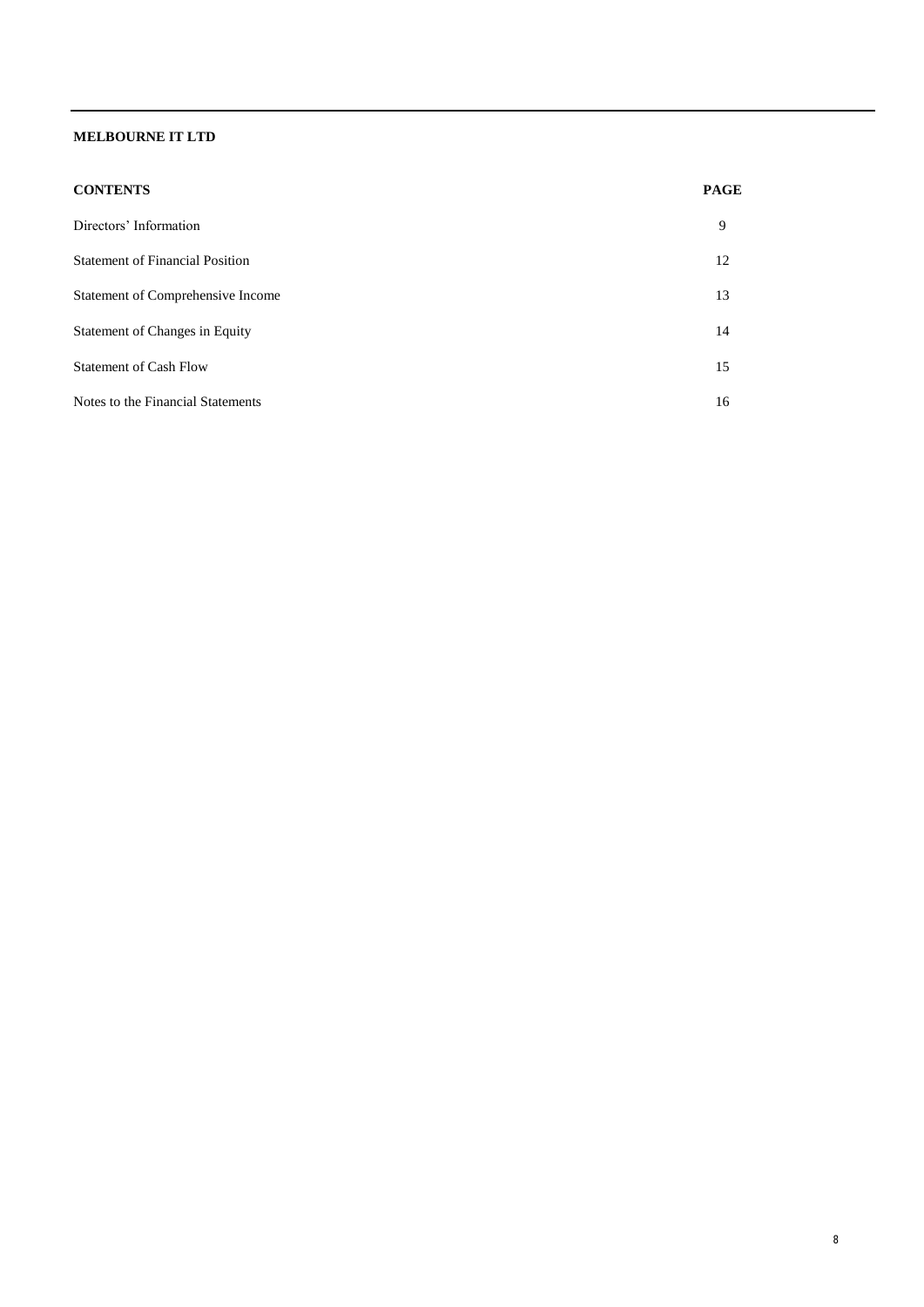#### **DIRECTORS' INFORMATION**

The names of the company's directors in office during the year ended 31 December 2015 and until the date of this report are as below. Directors were in office for the entire period unless otherwise stated.

| Mr. S.D. Jones      | (Chairman)                                    |
|---------------------|-----------------------------------------------|
| Mr. M. Mercer       | (Managing Director & Chief Executive Officer) |
| Mr. T. Kiing        |                                               |
| Mr. R.J. Stewart AM |                                               |
| Ms. N. Sparks       |                                               |
| Mr. L. Bloch        |                                               |
| Mr. J.Armstrong     | (Appointed 23 February 2016)                  |
|                     |                                               |

# **COMPANY SECRETARY**

Ms. E. Rigato

# **PRINCIPAL ACTIVITIES**

The principal activities of the Group during the year by operating segment are described as follows:

# **SMB Solutions**

SMB Solutions operates in the web services business in Australia and New Zealand, offering customers everything they need to run an online business. These services include domain name registrations and renewals, website and email hosting, website development, search engine optimisation and analysis. Customers are primarily in the Small to Medium Enterprise (SME) sector.

SMB Solutions also supplies a technical and support solution for domain name registration, shared hosting and other online business services to a global network of reseller clients. Resellers are given access to Melbourne IT's domain name registration, shared hosting and maintenance systems. Benefits to Reseller clients include application of a real time automated system that can be integrated into the Reseller website, together with access to specialist support and account management services.

# **Enterprise Services ("ES")**

Enterprise Services is Australia's leading cloud and mobile solutions provider for Australian enterprise and government organisations.

|                            | 2015         | 2014         |
|----------------------------|--------------|--------------|
| <b>EARNINGS PER SHARE</b>  |              |              |
| Basic earnings per share   | $6.04$ cents | $0.72$ cents |
| Diluted earnings per share | 5.95 cents   | $0.72$ cents |

#### **DIVIDENDS**

During the year, a final dividend of 4.0 cents per share, amounting to \$3.718 million was paid on 23 April 2015 and an interim dividend of 1.0 cent per share, amounting to \$0.929 million was paid on 30 September 2015.

After 31 December 2015, a final dividend of 4.0 cents per share amounting to \$3.718 million was declared by the directors. The final dividend has not been recognised as a liability as at 31 December 2015.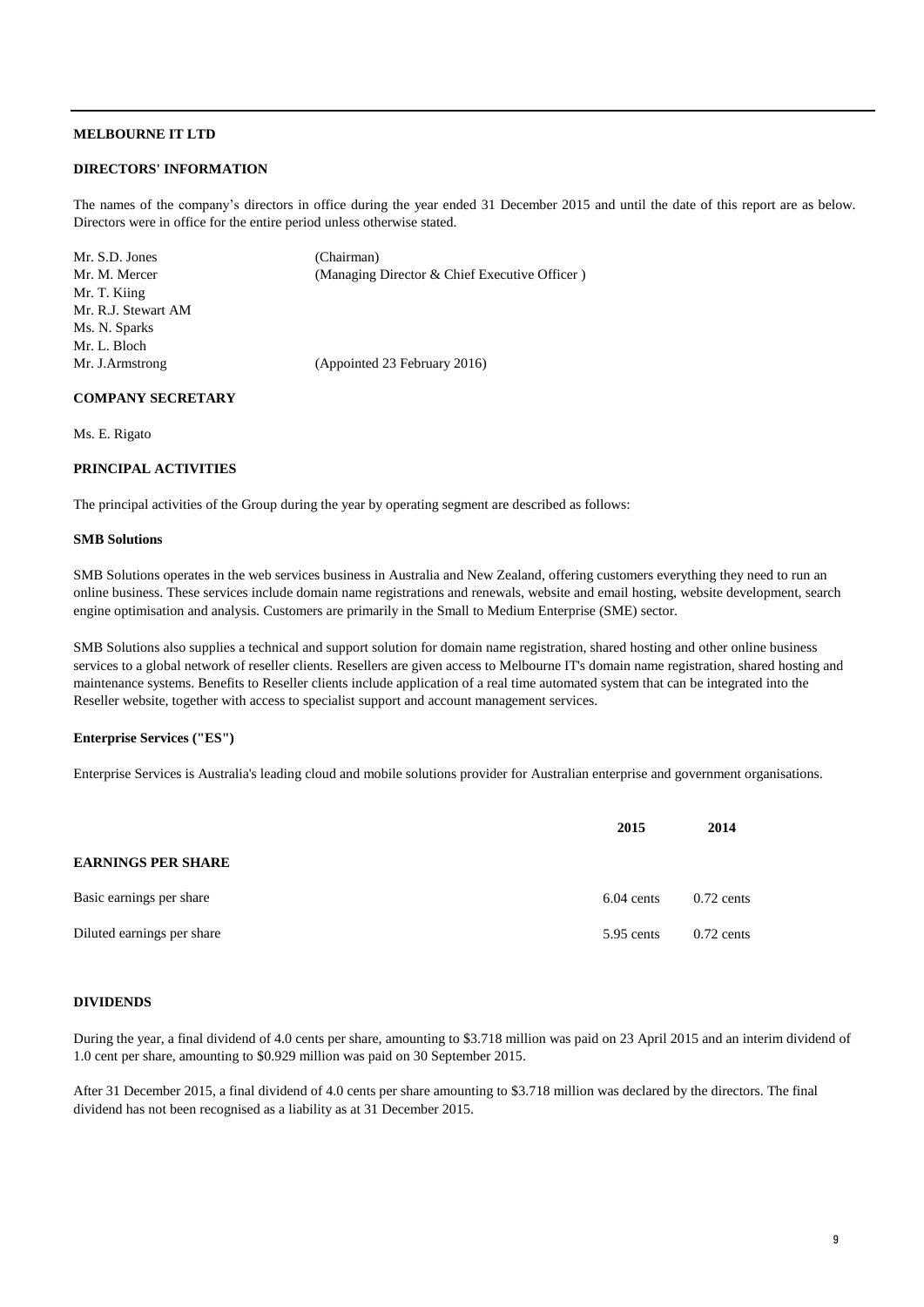# **DIRECTORS' INFORMATION (continued)**

# **REVIEW AND RESULTS OF OPERATIONS**

The Group recorded a 20.5% increase in consolidated revenue during the year ended 31 December 2015, from \$124.706 million to \$150.256 million. This was due to the full year contribution from Netregistry given that it joined the group from 1 April 2014 in the previous year and the newly acquired entities, Outware Systems Pty Ltd and Uber Global Pty Ltd during the year.

The Group achieved earnings before interest, tax, depreciation and amortisation (EBITDA) of \$16.510 million (2014: \$12.786 million), an increase of 29.1% from the previous year. Consolidated net profit after tax was \$6.728 million (2014: \$0.648 million), up 938.3% from the previous year. This was primarily due to the impairment charge on the transformation asset included in the previous year.

Summarised operating results are as follows:

|                                                                        | 31-Dec-15<br>\$'000      | 31-Dec-14<br>\$2000 |
|------------------------------------------------------------------------|--------------------------|---------------------|
| <b>Revenue</b>                                                         |                          |                     |
| <b>Registration Revenue</b>                                            | 55,932                   | 53,335              |
| Solutions, Hosting & Services                                          | 94,041                   | 70,286              |
| Other Revenue                                                          | 21                       | 513                 |
|                                                                        | 149,994                  | 124,134             |
| <b>Interest Revenue</b>                                                | 262                      | 572                 |
| <b>Total Revenue</b>                                                   | 150,256                  | 124,706             |
| Total Earnings before Net Interest, Tax, Depreciation and Amortisation | 16,510                   | 12,786              |
| Depreciation Expense                                                   | 3,163                    | 2,445               |
| <b>Amortisation Expense</b>                                            | 2,413                    | 1,870               |
| Impairment of Intangible Asset                                         | $\overline{\phantom{a}}$ | 8,587               |
| <b>Total Earnings Before Net Interest and Tax</b>                      | 10,934                   | (116)               |
| Net Interest                                                           | (949)                    | 406                 |
| <b>Profit Before Tax</b>                                               | 9,985                    | 290                 |
| Income Tax (Expense)/Benefit                                           | (3,257)                  | 358                 |
| Profit for the Year                                                    | 6,728                    | 648                 |
| Profit for the year attributable to:                                   |                          |                     |
| Members of the parent                                                  | 5,610                    | 479                 |
| Non-controlling interests                                              | 1,118                    | 169                 |
|                                                                        | 6,728                    | 648                 |
| <b>Cashflow from Operations</b>                                        | 13,623                   | 16,082              |

The financial measures of EBIT and EBITDA used in the Directors Report are non-IFRS measures and unaudited. The company believes this non-IFRS information is relevant to the user's understanding of its results, given its use in determining financial performance.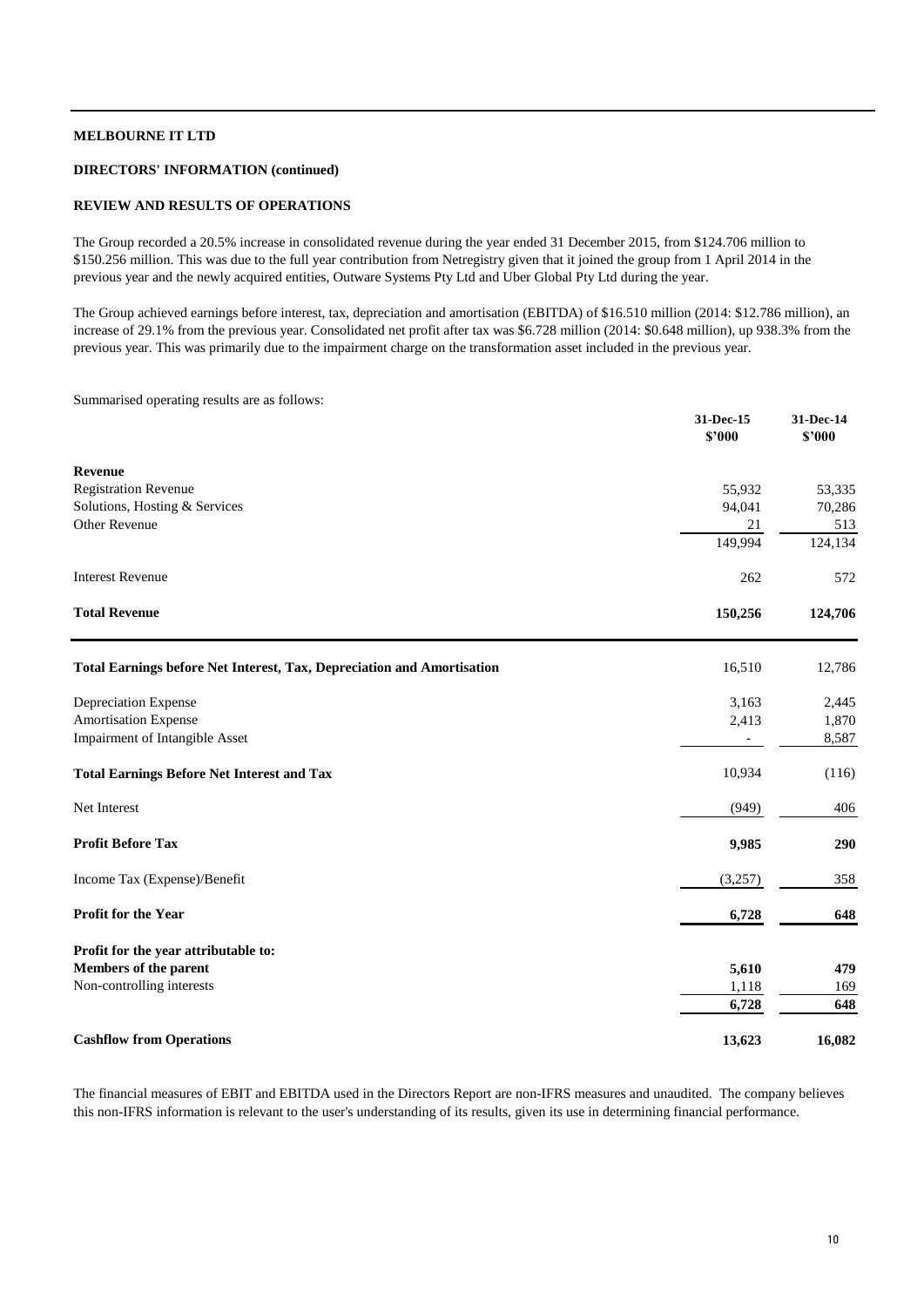# **DIRECTORS' INFORMATION (continued)**

# **SIGNIFICANT CHANGES IN THE STATE OF AFFAIRS**

On 30 April 2015, Melbourne IT completed the acquisition of Uber Global Pty Ltd ('Uber'), a major domains and hosting service provider. The purchase consideration paid was \$14.9 million (including working capital adjustment) and an earn out based on EBITDA performance to 30 June 2015. There was no consideration paid on the earn out based on EBITDA performance to 30 June 2015. The acquisition was funded by cash. The accounting for the acquisition in accordance with AASB 3 'Business Combinations' is as disclosed in Note 15(a) in the notes to the financial statements.

On 16 June 2015, Melbourne IT acquired 50.2% shareholding of Outware Systems Pty Ltd ('Outware') for \$22.7 million (including working capital adjustment) with put and call options in place to acquire up to 100% of Outware over the next two years. Outware is a leader in the design and development of mobile applications for enterprise and government customers. To facilitate the acquisition, Melbourne IT entered into a cash advance facility with Australia and New Zealand Banking Group Limited ('ANZ') in June 2015. The bank facility was drawn down by \$30.0 million at 31 December 2015. The accounting for the acquisition in accordance with AASB 3 'Business Combinations' is as disclosed in Note 15(b) in the notes to the financial statements.

Other than as stated above, there have been no other significant changes in the state of affairs during the year ended 31 December 2015.

# **SUBSEQUENT EVENTS**

On 23 February 2016, the directors declared a final dividend of 4.0 cents per ordinary share, franked at 80%, amounting to \$3.718 million. The expected payment date of the dividend is 29 April 2016.

The directors also decided to reactivate the Melbourne IT Limited Dividend Reinvestment Plan from 23 February 2016.

Other than the above, there has not been any other matter or circumstance in the interval between the end of the year and the date of this report that has materially affected or may materially affect the operations of the consolidated entity, the results of those operations or the state of affairs of the consolidated entity in subsequent financial periods.

# **ROUNDING**

The amounts contained in the accompanying financial information have been rounded to the nearest \$1,000 (where applicable) under the option available to the company under ASIC Class Order 98/0100. The company is an entity to which the Class Order applies.

## **CORPORATE GOVERNANCE**

In recognising the need for the highest standards of corporate behaviour and accountability, the directors of Melbourne IT Ltd support and have adhered to the principles of corporate governance.

The company's Corporate Governance Statement is available on the company's website at www.melbourneit.info.

Signed in accordance with a resolution of the directors.

……………………….…………………..

Mr Simon Jones Chairman Melbourne 23 February 2016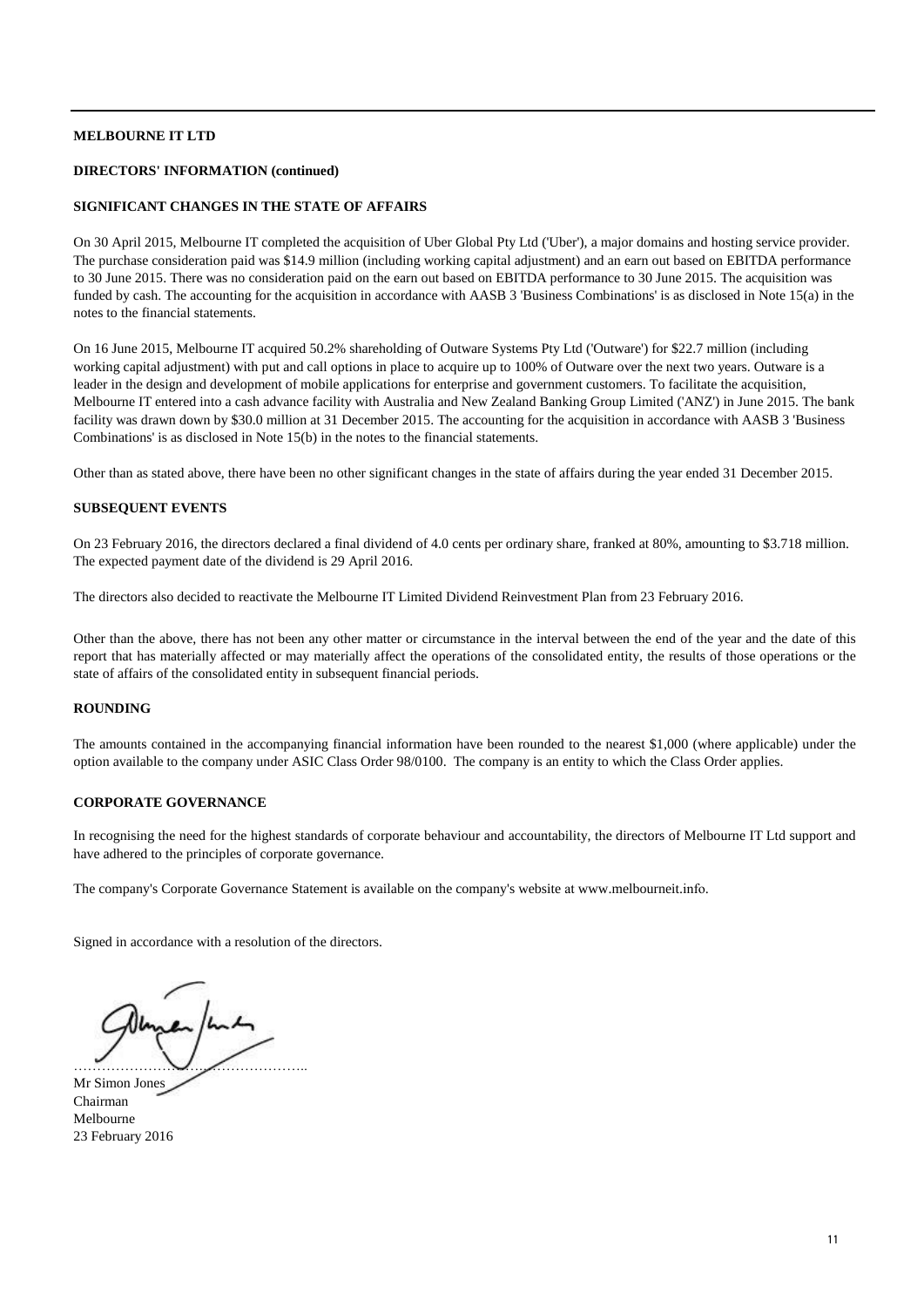# **CONSOLIDATED STATEMENT OF FINANCIAL POSITION AS AT 31 DECEMBER 2015**

|                                              |                | <b>CONSOLIDATED</b> |         |
|----------------------------------------------|----------------|---------------------|---------|
|                                              | <b>Notes</b>   | 2015                | 2014    |
| <b>ASSETS</b>                                |                | \$'000              | \$'000  |
| <b>Current Assets</b>                        |                |                     |         |
| Cash and cash equivalents                    |                | 12,370              | 18,086  |
| Trade and other receivables                  | 6              | 12,259              | 8,650   |
| Prepayment of domain name registry charges   |                | 9,384               | 10,045  |
| Current tax asset                            |                | 83                  | 61      |
| Derivative financial instruments             | 11             |                     | 31      |
| Other assets                                 |                | 3,624               | 2,521   |
| <b>Total Current Assets</b>                  |                | 37,720              | 39,394  |
| <b>Non-Current Assets</b>                    |                |                     |         |
| Plant and equipment                          |                | 7,426               | 4,909   |
| Intangible assets                            | 8              | 204,805             | 118,884 |
| Deferred tax assets                          |                | 5,298               | 4,524   |
|                                              |                |                     |         |
| Prepayment of domain name registry charges   |                | 5,376               | 5,095   |
| Non-current financial assets                 | $\overline{7}$ | 1,995               | 1,250   |
| Other assets                                 |                | 168                 | 47      |
| <b>Total Non-Current Assets</b>              |                | 225,068             | 134,709 |
| <b>TOTAL ASSETS</b>                          |                | 262,788             | 174,103 |
| <b>LIABILITIES</b>                           |                |                     |         |
| <b>Current Liabilities</b>                   |                |                     |         |
| Trade and other payables                     | 9              | 17,077              | 13,752  |
| Interest bearing loans and borrowings        | 10             | 342                 | 513     |
| Provisions                                   |                | 3,321               | 4,120   |
| Derivative financial instruments             | 11             | 117                 |         |
| Income received in advance                   |                |                     |         |
|                                              |                | 28,914              | 26,150  |
| Other financial liabilities                  | 12             | 18,885              |         |
| <b>Total Current Liabilities</b>             |                | 68,656              | 44,535  |
| <b>Non-Current Liabilities</b>               |                |                     |         |
| Interest bearing loans and borrowings        | 10             | 30,000              |         |
| Deferred tax liabilities                     |                | 2,775               | 703     |
| Provisions                                   |                | 546                 | 628     |
| Income received in advance                   |                | 12,954              | 13,469  |
| Other financial liabilities                  | 12             | 27,274              |         |
| <b>Total Non-Current Liabilities</b>         |                | 73,549              | 14,800  |
|                                              |                |                     |         |
| <b>TOTAL LIABILITIES</b>                     |                | 142,205             | 59,335  |
| <b>NET ASSETS</b>                            |                | 120,583             | 114,768 |
| <b>EQUITY</b>                                |                |                     |         |
| Contributed equity                           | 13             | 35,629              | 35,629  |
| Foreign currency translation reserve         |                | (573)               | (658)   |
| Options reserve                              |                | 776                 | 5,321   |
| Hedging reserve                              |                | (82)                | 31      |
| Other reserve                                |                | 3,646               |         |
| Available-for-sale (AFS) reserve             |                | 498                 |         |
|                                              |                |                     |         |
| Retained earnings                            |                | 80,379              | 74,357  |
| Equity attributable to members of the parent |                | 120,273             | 114,680 |
| Non-controlling interests                    |                | 310                 | 88      |
| <b>TOTAL EQUITY</b>                          |                | 120,583             | 114,768 |

The above consolidated statement of financial position should be read in conjunction with the accompanying notes.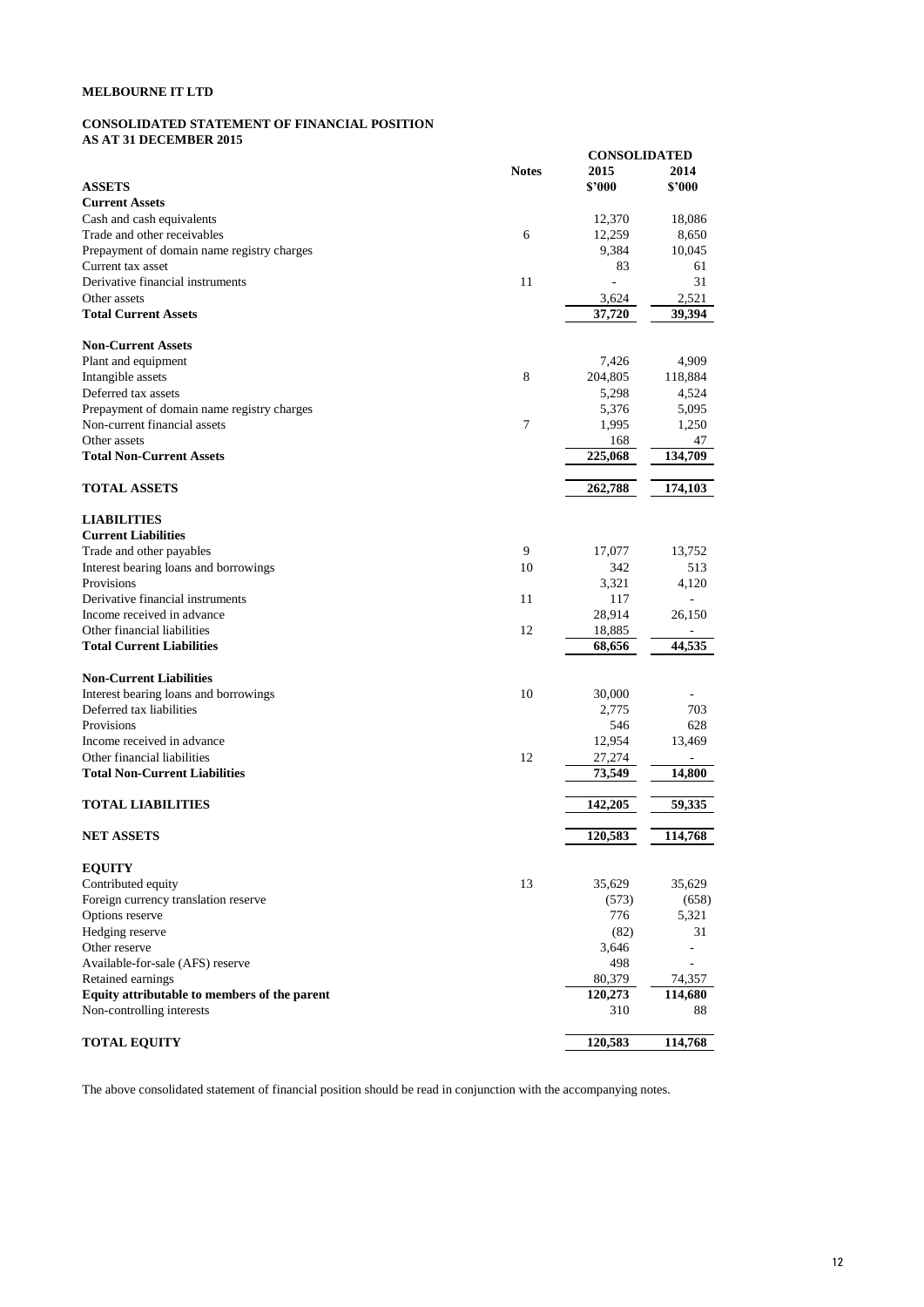#### **CONSOLIDATED STATEMENT OF COMPREHENSIVE INCOME FOR THE YEAR ENDED 31 DECEMBER 2015**

|                                                              |                |              | <b>CONSOLIDATED</b> |  |
|--------------------------------------------------------------|----------------|--------------|---------------------|--|
|                                                              | <b>Notes</b>   | 2015         | 2014                |  |
|                                                              |                | \$'000       | \$'000              |  |
| Revenue                                                      | 2(i)           | 150,256      | 124,706             |  |
| Registry, hosting and sundry product costs                   |                | (66,312)     | (52, 944)           |  |
| <b>Gross profit</b>                                          |                | 83,944       | 71,762              |  |
| Salaries and employee benefits expenses                      | 3(a)           | (50, 337)    | (43, 224)           |  |
| Depreciation expenses                                        | 3(b)           | (3,163)      | (2, 445)            |  |
| Amortisation of intangible assets                            | 3(c)           | (2, 413)     | (1,870)             |  |
| Impairment of intangible assets                              |                |              | (8,587)             |  |
| Transaction costs relating to acquisitions                   |                | (1,995)      | (1,340)             |  |
| Finance costs                                                | 3(e)           | (2,741)      | (1, 338)            |  |
| Other expenses                                               | 3(d)           | (13,310)     | (12, 668)           |  |
| Profit before tax                                            |                | 9,985        | 290                 |  |
| Income tax (expense)/benefit                                 | $\overline{4}$ | (3,257)      | 358                 |  |
| <b>Profit for the year</b>                                   |                | 6,728        | 648                 |  |
| Other comprehensive income                                   |                |              |                     |  |
| Items that are reclassified to the profit or loss:           |                |              |                     |  |
| Currency translation differences                             |                | 85           | (92)                |  |
| Items that may be reclassified to the profit or loss:        |                |              |                     |  |
| Net gains/(losses) on cashflow hedges (net of tax)           |                | (113)        | 31                  |  |
| Net gain on available-for-sale financial assets              |                | 498          |                     |  |
| Other comprehensive income/(loss) for the period, net of tax |                | 470          | (61)                |  |
| TOTAL COMPREHENSIVE INCOME FOR THE PERIOD                    |                | 7,198        | 587                 |  |
| Profit for the year attributable to:                         |                |              |                     |  |
| Members of the parent                                        |                | 5,610        | 479                 |  |
| Non-controlling interests                                    |                | 1,118        | 169                 |  |
|                                                              |                | 6,728        | 648                 |  |
| Total comprehensive income attributable to:                  |                |              |                     |  |
| Members of the parent                                        |                | 6,080        | 418                 |  |
| Non-controlling interests                                    |                | 1,118        | 169                 |  |
|                                                              |                | 7,198        | 587                 |  |
|                                                              |                |              |                     |  |
| <b>Earnings per share</b>                                    |                | 2015         | 2014                |  |
| Basic earnings per share                                     | 14             | $6.04$ cents | $0.72$ cents        |  |
| Diluted earnings per share                                   | 14             | 5.95 cents   | $0.72$ cents        |  |

The above consolidated statement of comprehensive income should be read in conjunction with the accompanying notes.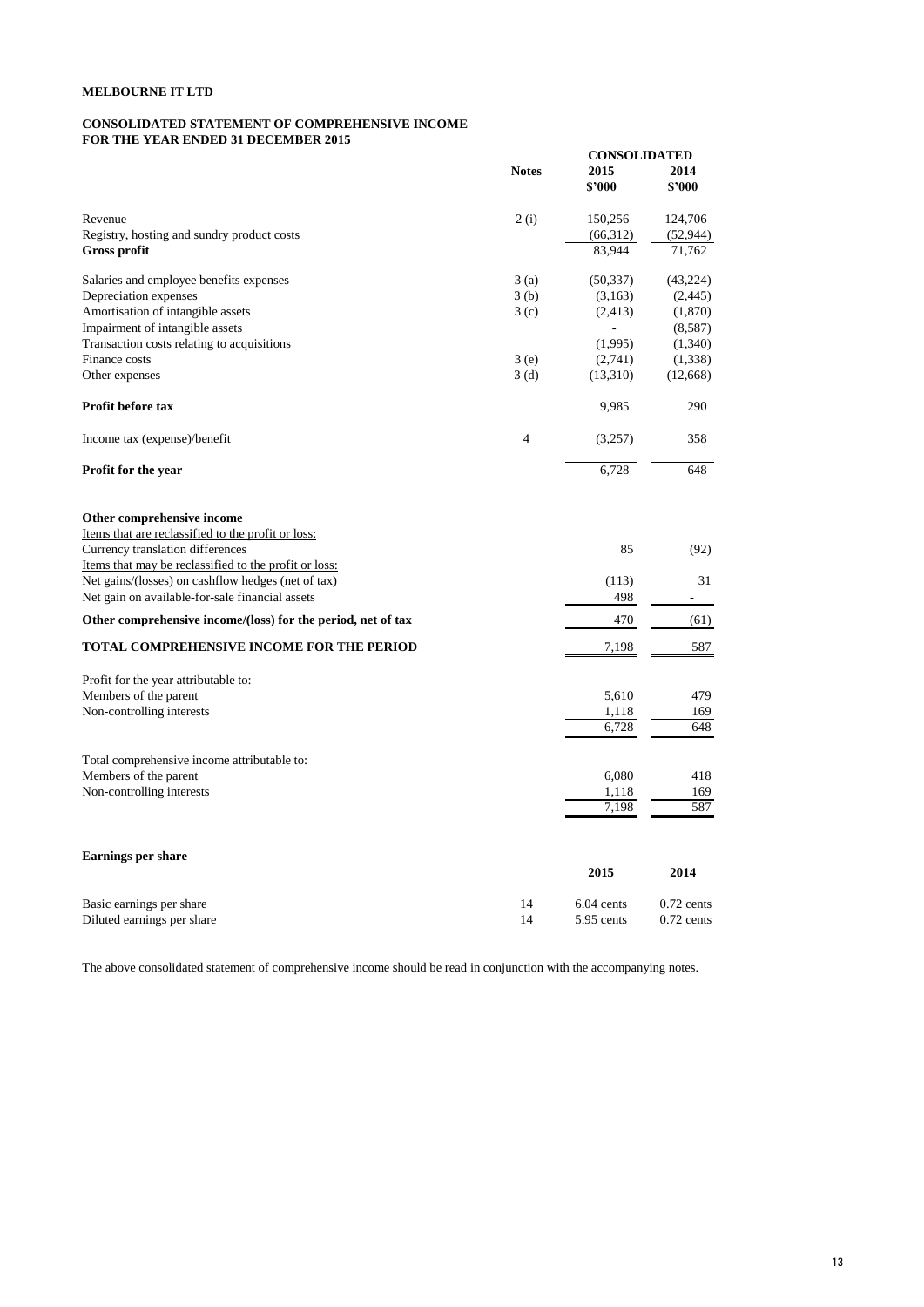#### **CONSOLIDATED STATEMENT OF CHANGES IN EQUITY FOR THE YEAR ENDED 31 DECEMBER 2015**

|                                          | <b>FOREIGN</b><br><b>CURRENCY</b><br><b>RESERVE</b> | <b>OPTIONS</b><br><b>RESERVE</b> | <b>HEDGING</b><br><b>RESERVE</b> | <b>OTHER</b><br><b>RESERVE RESERVE</b> | <b>AFS</b> | <b>CONTRIBUTED</b><br><b>EQUITY</b> | <b>RETAINED</b><br><b>EARNINGS</b> | TOTAL     | NON-CONTROLLING<br><b>INTERESTS</b> | <b>TOTAL</b><br><b>EQUITY</b> |
|------------------------------------------|-----------------------------------------------------|----------------------------------|----------------------------------|----------------------------------------|------------|-------------------------------------|------------------------------------|-----------|-------------------------------------|-------------------------------|
|                                          | \$2000                                              | \$2000                           | \$2000                           | \$2000                                 | \$3000     | \$'000                              | \$'000                             | \$'000    | \$2000                              | \$3000                        |
| As at 1 January 2015                     | (658)                                               | 5,321                            | 31                               |                                        |            | 35,629                              | 74,357                             | 114,680   | 88                                  | 114,768                       |
| Profit for the period                    |                                                     |                                  |                                  |                                        |            |                                     | 5,610                              | 5,610     | 1,118                               | 6,728                         |
| Other comprehensive income               | 85                                                  |                                  | (113)                            |                                        | 498        |                                     |                                    | 470       |                                     | 470                           |
| Total comprehensive income for           |                                                     |                                  |                                  |                                        |            |                                     |                                    |           |                                     |                               |
| the period                               | 85                                                  |                                  | (113)                            | $\overline{\phantom{a}}$               | 498        |                                     | 5,610                              | 6,080     | 1,118                               | 7,198                         |
| <b>Transactions with owners in their</b> |                                                     |                                  |                                  |                                        |            |                                     |                                    |           |                                     |                               |
| capacity as owners:                      |                                                     |                                  |                                  |                                        |            |                                     |                                    |           |                                     |                               |
| Share based payment                      |                                                     | 514                              |                                  |                                        |            |                                     |                                    | 514       |                                     | 514                           |
| <b>Equity Dividends</b>                  |                                                     |                                  |                                  |                                        |            |                                     | (4, 647)                           | (4, 647)  |                                     | (4, 647)                      |
| Acquisition of subsidiary (Note 15)      |                                                     |                                  |                                  |                                        |            |                                     |                                    |           | 45,266                              | 45,266                        |
| Transfer to other reserve                |                                                     |                                  |                                  | 3,646                                  |            |                                     |                                    | 3,646     | (3,646)                             |                               |
| Transfer from/(to) financial liabilities |                                                     |                                  |                                  |                                        |            |                                     |                                    |           | (42, 516)                           | (42, 516)                     |
| Transfer to/(from) options reserve       |                                                     | (5,059)                          |                                  |                                        |            |                                     | 5,059                              |           |                                     |                               |
| As at 31 December 2015                   | (573)                                               | 776                              | (82)                             | 3,646                                  | 498        | 35,629                              | 80,379                             | 120,273   | 310                                 | 120,583                       |
| As at 1 January 2014                     | (566)                                               | 5,017                            |                                  |                                        |            | 68,809                              | 74,807                             | 148,067   |                                     | 148,067                       |
| Profit for the period                    |                                                     | $\overline{a}$                   |                                  |                                        |            |                                     | 479                                | 479       | 169                                 | 648                           |
| Other comprehensive income               | (92)                                                | $\sim$                           | 31                               |                                        | $\sim$     | $\sim$                              | $\sim$                             | (61)      | $\overline{\phantom{a}}$            | (61)                          |
| Total comprehensive income for           |                                                     |                                  |                                  |                                        |            |                                     |                                    |           |                                     |                               |
| the period                               | (92)                                                |                                  | 31                               |                                        |            |                                     | 479                                | 418       | 169                                 | 587                           |
| Transactions with owners in their        |                                                     |                                  |                                  |                                        |            |                                     |                                    |           |                                     |                               |
| capacity as owners:                      |                                                     |                                  |                                  |                                        |            |                                     |                                    |           |                                     |                               |
| Share based payment                      |                                                     | 304                              |                                  |                                        |            |                                     |                                    | 304       |                                     | 304                           |
| Capital return                           |                                                     |                                  |                                  |                                        |            | (45, 176)                           | $\overline{\phantom{a}}$           | (45, 176) |                                     | (45, 176)                     |
| Acquisition of subsidiary (Note 15)      |                                                     |                                  |                                  |                                        |            | 12,070                              | $\sim$                             | 12,070    | 94                                  | 12,164                        |
| Capital return transaction costs         |                                                     |                                  |                                  |                                        |            | (74)                                |                                    | (74)      |                                     | (74)                          |
| Equity dividends                         |                                                     |                                  |                                  |                                        |            |                                     | (929)                              | (929)     | (175)                               | (1, 104)                      |
| As at 31 December 2014                   | (658)                                               | 5,321                            | 31                               |                                        |            | 35,629                              | 74,357                             | 114,680   | 88                                  | 114,768                       |

The above consolidated statement of changes in equity should be read in conjunction with the accompanying notes.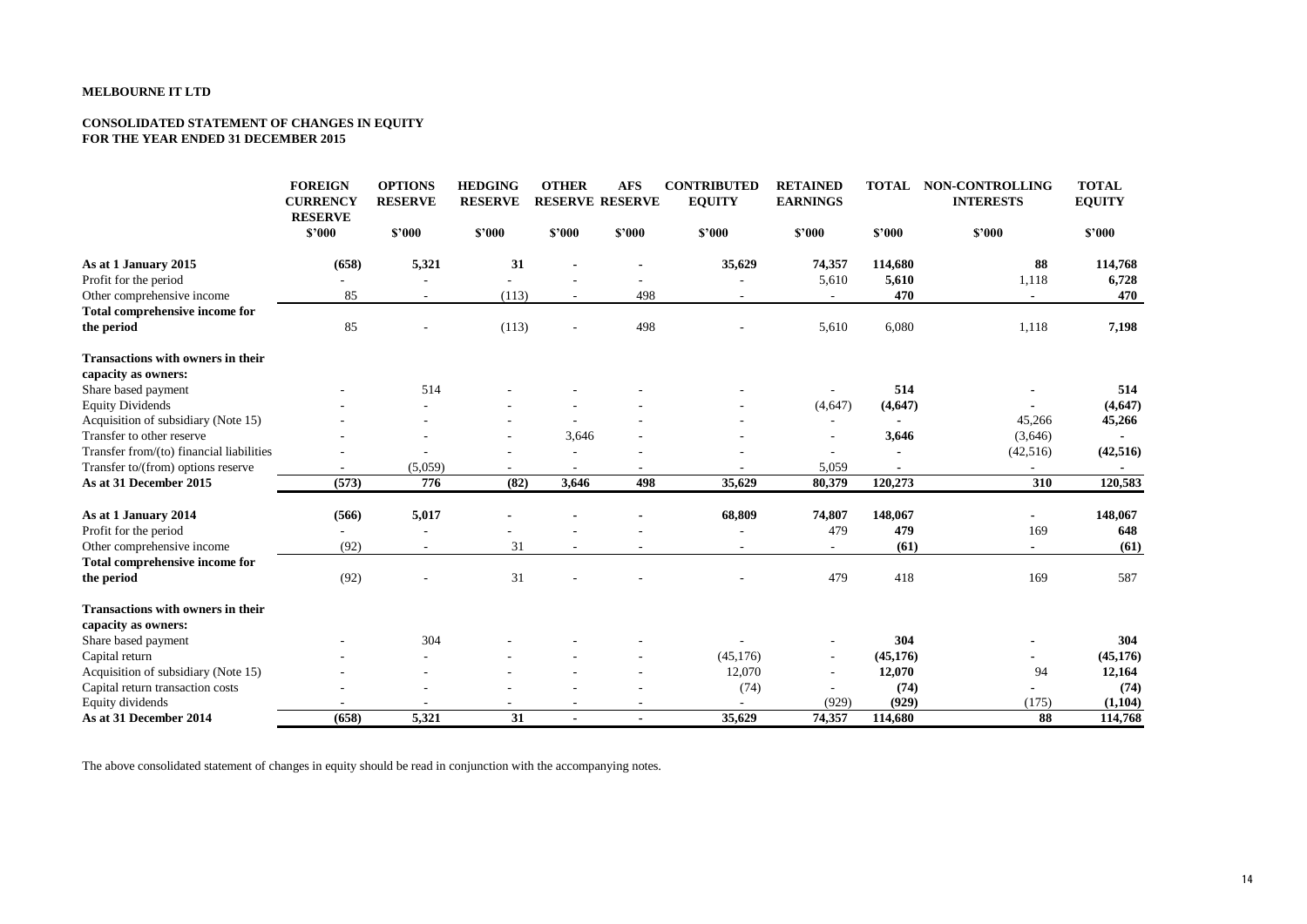#### **CONSOLIDATED STATEMENT OF CASH FLOWS FOR THE YEAR ENDED 31 DECEMBER 2015**

|                                                       |              |            | <b>CONSOLIDATED</b> |  |
|-------------------------------------------------------|--------------|------------|---------------------|--|
|                                                       | <b>Notes</b> | 2015       | 2014                |  |
|                                                       |              | \$'000     | \$'000              |  |
| <b>CASH FLOWS FROM OPERATING ACTIVITIES</b>           |              |            |                     |  |
| Receipt of service revenue and recoveries             |              | 163,004    | 134,707             |  |
| Payments to suppliers and employees                   |              | (145, 317) | (122, 690)          |  |
| Interest received                                     |              | 262        | 572                 |  |
| Interest paid                                         |              | (754)      | (166)               |  |
| Bank charges and credit card merchant fees            |              | (1,530)    | (1,172)             |  |
| Income tax refunds                                    |              | 835        | 5,980               |  |
| Income tax paid                                       |              | (2,877)    | (1,149)             |  |
| NET CASH FLOWS FROM OPERATING ACTIVITIES              |              | 13,623     | 16,082              |  |
| <b>CASH FLOWS FROM INVESTING ACTIVITIES</b>           |              |            |                     |  |
| Purchase of plant and equipment and intangible assets |              | (5,782)    | (6,309)             |  |
| Sale of DBS business, net of cash disposed            |              |            | 15,250              |  |
| Purchase of financial asset                           |              | (247)      | (1,250)             |  |
| <b>Acquisition of Netregistry</b>                     | 15(c)        |            | (38, 366)           |  |
| Acquisition of Uber                                   | 15(a)        | (14,909)   |                     |  |
| Acquisition of Outware, net of cash acquired          | 15(b)        | (21,301)   |                     |  |
| Transaction costs relating to acquisitions            | 15           | (1,974)    | (1,340)             |  |
| NET CASH FLOWS (USED IN) INVESTING ACTIVITIES         |              | (44,213)   | (32, 015)           |  |
| <b>CASH FLOWS FROM FINANCING ACTIVITIES</b>           |              |            |                     |  |
| Proceeds from borrowings                              | 10           | 33,500     | 20,000              |  |
| Repayment of borrowings                               | 10           | (3,500)    | (20,000)            |  |
| Transaction costs on capital return                   |              | ÷          | (74)                |  |
| Return of capital                                     |              |            | (45, 176)           |  |
| Payment of dividend to equity holders of the parent   | 5            | (4,647)    | (929)               |  |
| Payment of dividend to non-controlling interests      |              | (224)      | (175)               |  |
| Payment of finance lease liabilities                  |              | (260)      | (137)               |  |
| NET CASH FLOWS FROM/(USED IN) FINANCING ACTIVITIES    |              | 24,869     | (46, 491)           |  |
| NET DECREASE IN CASH AND CASH EQUIVALENTS             |              | (5, 721)   | (62, 424)           |  |
| Net foreign exchange differences                      |              | 5          | (10)                |  |
| Cash and cash equivalents at beginning of period      |              | 18,086     | 80,520              |  |
| CASH AND CASH EQUIVALENTS AT END OF PERIOD            |              | 12,370     | 18,086              |  |

The above statement of cash flows should be read in conjunction with the accompanying notes.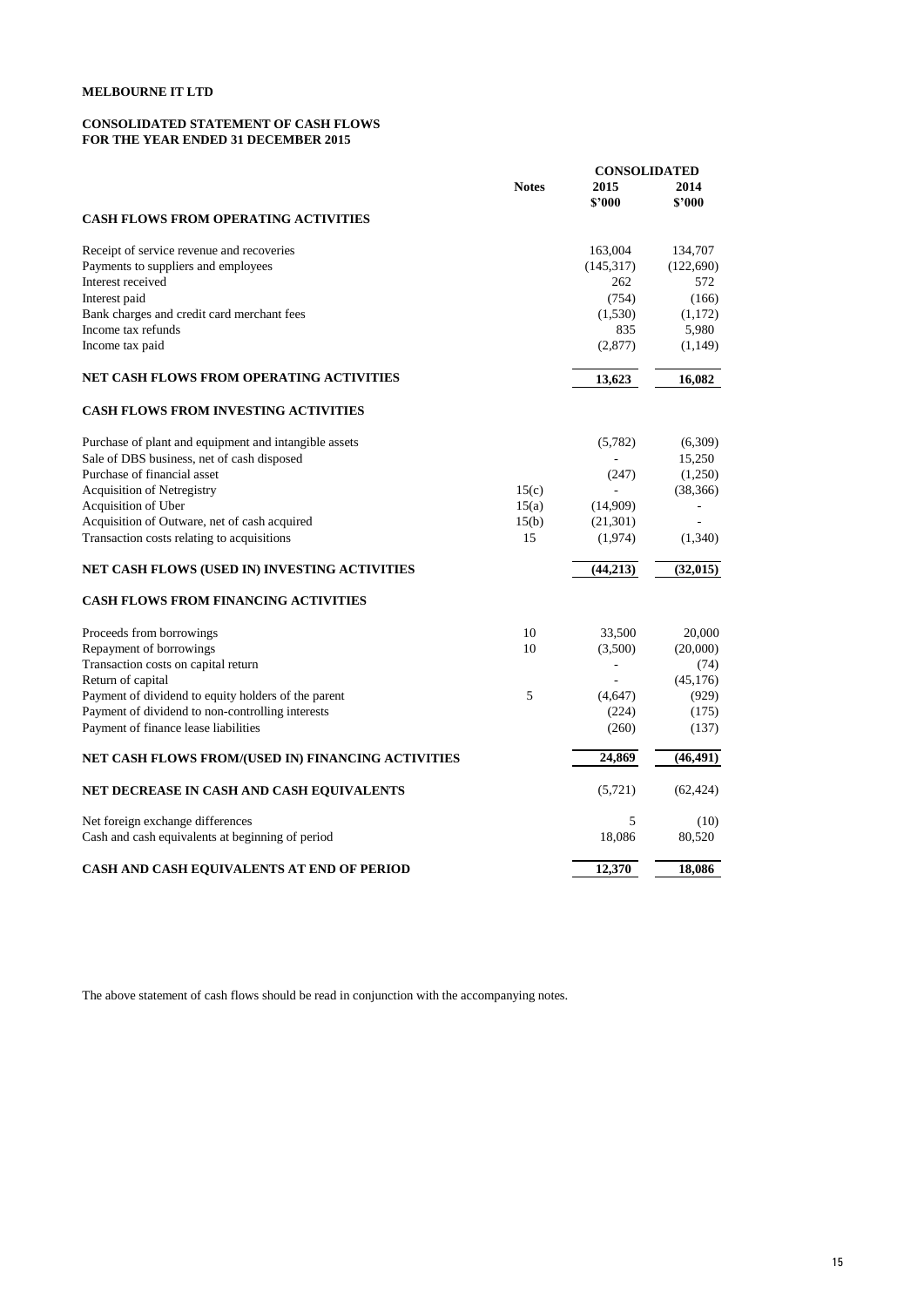# **NOTES TO THE FINANCIAL INFORMATION FOR THE YEAR ENDED 31 DECEMBER 2015**

# **CORPORATE INFORMATION**

The financial information in this report for Melbourne IT Ltd for the year ended 31 December 2015 was authorised for issue in accordance with a resolution of the directors on 23 February 2016.

Melbourne IT Ltd is a for-profit company limited by shares and incorporated in Australia whose shares are publicly listed on the Australian Stock Exchange.

The nature of the operations and principal activities of the Group are described within this note at 1(b) Operating Segments and at note 16.

# **1. BASIS OF PREPARATION**

The financial information in this report does not include all notes of the type normally included within the annual financial report and therefore cannot be expected to provide as full an understanding of the financial performance, financial position and financing and investing activities of the consolidated entity as the full financial report.

It is also recommended that the Annual Financial Report of Melbourne IT Limited as at 31 December 2015 be considered together with any public announcements made by Melbourne IT Limited and its controlled entities relating to the year ended 31 December 2015, in accordance with the continuous disclosure obligations arising under the *Corporations Act 2001.*

The accounting methods of computation are the same as those adopted in the most recent annual financial report.

# **(a) Changes in accounting policy**

The accounting policies adopted in the preparation of the financial information are consistent with those followed in the preparation of the Group's annual report for the year ended 31 December 2015, except for the adoption of new standards and interpretations as of 1 January 2015, as noted below:

#### **Basis of consolidation: Partial recognition of non-controlling interests**

Acquisition of subsidiaries which includes put options to acquire non-controlling interests in the future is accounted for in accordance with AASB 10 *Consolidated Financial Statements* (AASB 10). During the period the non-controlling interests put options remain unexercised, the non-controlling interests are calculated and immediately derecognised as though it was acquired at that date. Financial liability with respect to the put options is recognised in accordance with AASB 139 *Financial Instruments: Recognition and Measurement* . The difference between derecognition of the non-controlling interests and recognition of the financial liabilities is accounted for as an equity transaction, and disclosed as a separate reserve within equity (refer to 'Other Reserve' disclosed in the Statement of Changes in Equity).

The Group has not early adopted any other standard, interpretation or amendment that has been issued but is not yet effective.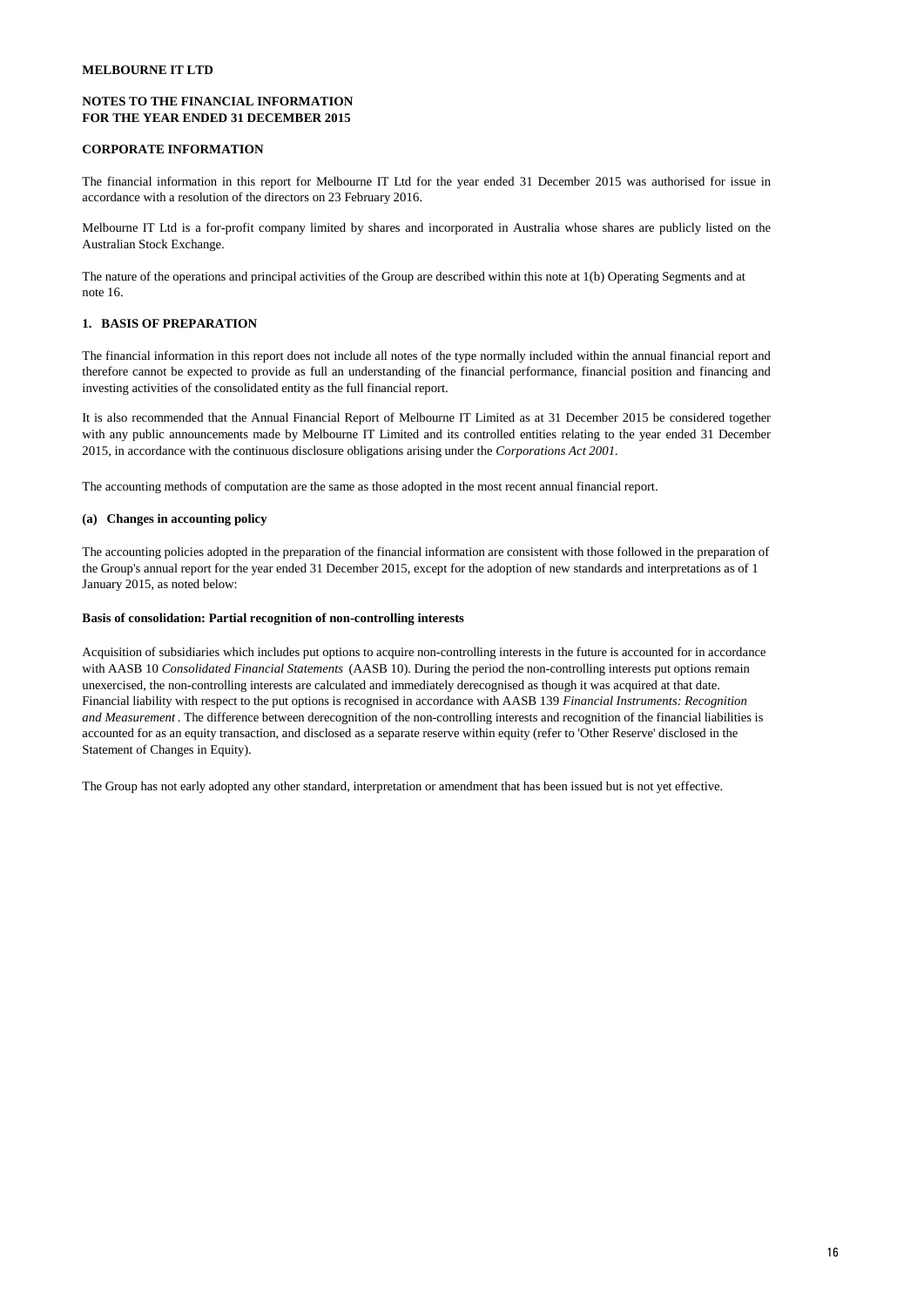# **NOTES TO THE FINANCIAL INFORMATION FOR THE YEAR ENDED 31 DECEMBER 2015**

# **1. BASIS OF PREPARATION (Continued)**

## **(b) Operating Segments**

An operating segment is a component of an entity that engages in business activities from which it may earn revenues and incur expenses, whose operating results are regularly reviewed by the entity's chief operating decision maker to make decisions about resources to be allocated to the segment and assess its performance and for which discrete financial information is available.

Operating segments have been identified based on the information provided to the chief operating decision makers.

#### **SMB Solutions Division**

SMB Solutions operates in the web services business in Australia and New Zealand, offering customers everything they need to run an online business. These services include domain name registrations and renewals, website and email hosting, website development, search engine optimisation and analysis. Customers are primarily in the Small to Medium Enterprise (SME) sector.

SMB Solutions also supplies a technical and support solution for domain name registration, shared hosting and other online business services to a global network of reseller clients. Resellers are given access to Melbourne IT's domain name registration, shared hosting and maintenance systems. Benefits to Reseller clients include application of a real time automated system that can be integrated into the Reseller website, together with access to specialist support and account management services.

# **Enterprise Services ("ES")**

Enterprise Services is Australia's leading cloud and mobile solutions provider for Australian enterprise and government organisations.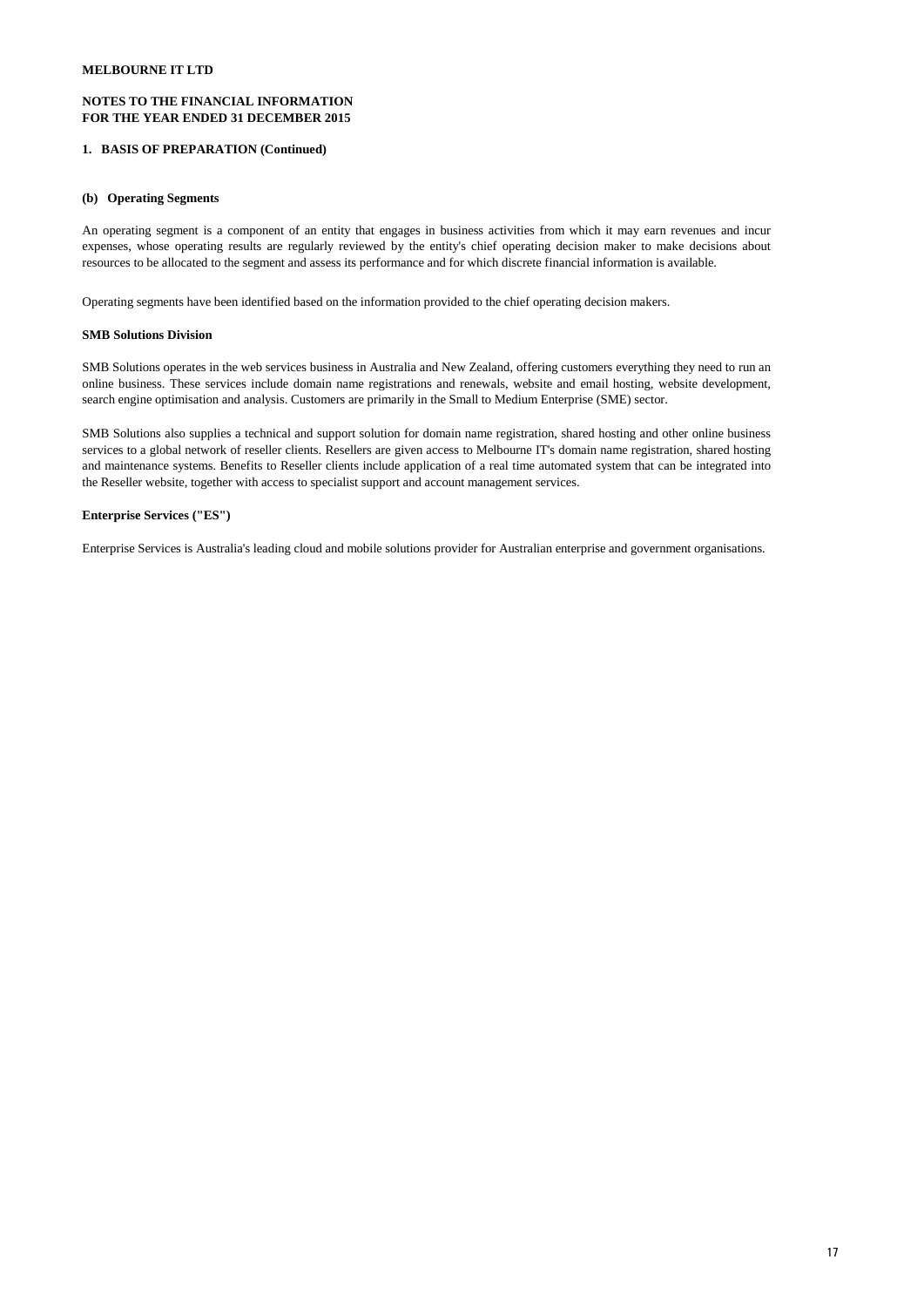# **NOTES TO THE FINANCIAL INFORMATION FOR THE YEAR ENDED 31 DECEMBER 2015**

|                                                                                                                                                            | <b>CONSOLIDATED</b>   |                 |
|------------------------------------------------------------------------------------------------------------------------------------------------------------|-----------------------|-----------------|
|                                                                                                                                                            | 2015<br><b>S'000s</b> | 2014<br>\$'000s |
| 2. REVENUE                                                                                                                                                 |                       |                 |
|                                                                                                                                                            |                       |                 |
| Profit before income tax expense includes the following revenues and expenses<br>whose disclosure is relevant in explaining the performance of the entity: |                       |                 |
| (i) Revenue                                                                                                                                                |                       |                 |
| Registration revenue                                                                                                                                       | 55,932                | 53,335          |
| Solutions, hosting & services                                                                                                                              | 94,041                | 70,286          |
| Other revenue                                                                                                                                              | 21<br>149,994         | 513             |
|                                                                                                                                                            |                       | 124,134         |
| Interest revenue                                                                                                                                           | 262                   | 572             |
| Total revenue                                                                                                                                              | 150,256               | 124,706         |
|                                                                                                                                                            |                       |                 |
| 3. EXPENSES                                                                                                                                                |                       |                 |
| (a) Salaries and employee benefits expenses                                                                                                                |                       |                 |
| Included in Salaries and employee benefits expenses:                                                                                                       |                       |                 |
| Expensing of share-based payments                                                                                                                          | 514                   | 330             |
| Superannuation expense                                                                                                                                     | 3,154                 | 2,652           |
| (b) Depreciation of non-current assets                                                                                                                     |                       |                 |
| Fit out                                                                                                                                                    | 127                   | 308             |
| Plant and equipment                                                                                                                                        | 3,000                 | 2,112           |
| Furniture                                                                                                                                                  | 36                    | 25              |
| Total depreciation of non-current assets                                                                                                                   | 3,163                 | 2,445           |
| (c) Amortisation of identifiable intangible assets                                                                                                         |                       |                 |
| <b>Transformation</b> asset                                                                                                                                |                       | 406             |
| Capitalised software                                                                                                                                       | 1,607                 | 1,176           |
| Customer contracts                                                                                                                                         | 806                   | 288             |
| Total amortisation of identifiable intangible assets                                                                                                       | 2,413                 | 1,870           |
| (d) Other Expenses                                                                                                                                         |                       |                 |
| Included in other expenses:                                                                                                                                |                       |                 |
| Premises                                                                                                                                                   | 3,452                 | 2,721           |
| Communications                                                                                                                                             | 1,308                 | 1,243           |
| Marketing                                                                                                                                                  | 2,832                 | 2,157           |
| Equipment                                                                                                                                                  | 2,480                 | 2,819           |
| Financial & legal                                                                                                                                          | 1,302                 | 1,225           |
| Foreign exchange loss                                                                                                                                      | 241                   | 112             |
| Bad debts and doubtful debts                                                                                                                               | 337                   | 175             |
| (e) Finance costs                                                                                                                                          |                       |                 |
| Bank charges and credit card merchant fees                                                                                                                 | 1,530                 | 1,172           |
| Interest expense on debt and borrowings                                                                                                                    | 744                   | 166             |
| Unwinding of discount on other financial liabilities                                                                                                       | 467                   |                 |
|                                                                                                                                                            | 2,741                 | 1,338           |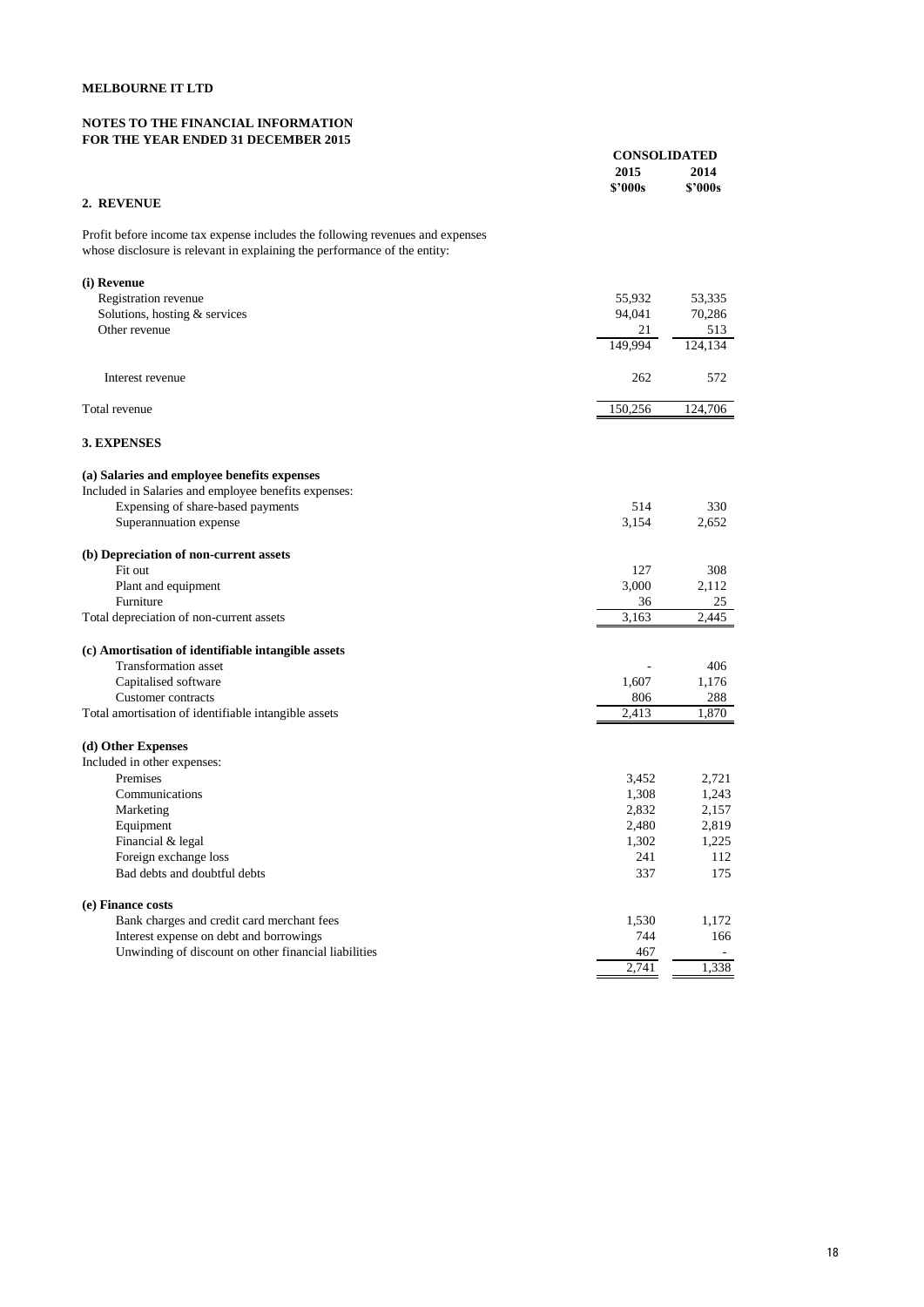# **NOTES TO THE FINANCIAL INFORMATION FOR THE YEAR ENDED 31 DECEMBER 2015**

|                                                                                   | <b>CONSOLIDATED</b> |                 |
|-----------------------------------------------------------------------------------|---------------------|-----------------|
|                                                                                   | 2015<br>\$2000s     | 2014<br>\$'000s |
| <b>4. INCOME TAX</b>                                                              |                     |                 |
|                                                                                   |                     |                 |
| The major components of income tax expense are:                                   |                     |                 |
| (a) Statement of comprehensive income                                             |                     |                 |
| Current income tax                                                                |                     |                 |
| Current income tax charge                                                         | 2,340               | 1.237           |
| Adjustments in respect of current income tax of previous periods                  | 57                  | (685)           |
| Deferred income tax                                                               |                     |                 |
| Relating to origination and reversal of temporary differences                     | 860                 | (910)           |
| Income tax expense/(benefit) reported in the statement of                         |                     |                 |
| comprehensive income                                                              | 3,257               | (358)           |
| (b) Statement of changes in equity                                                |                     |                 |
| Deferred income tax related to items charged or credited directly to equity       |                     |                 |
| Net gain on revaluation of cash flow hedges                                       | 35                  |                 |
| Income tax expense reported in equity                                             | 35                  |                 |
| (c) A reconciliation between tax expense and the product                          |                     |                 |
| of accounting profit before income tax multiplied by the                          |                     |                 |
| Group's applicable income tax rate is as follows:                                 |                     |                 |
| Accounting profit before income tax                                               | 9,985               | 290             |
| At the Group's statutory income tax rate of 30% (2014: 30%)                       | 2,996               | 87              |
| Adjustments in respect of current income tax of previous years                    | 57                  | (685)           |
| Non-deductible expenses                                                           | 513                 | 504             |
| Deductions from shares issued via Employee Share Trust                            |                     | (283)           |
| Unwinding of discount on other financial liabilities                              | 140                 |                 |
| Estimated R&D tax incentive claims                                                | (510)               |                 |
| Other                                                                             | 61                  | 19              |
| Income tax expense/(benefit) at the effective income tax rate                     | 3,257               | (358)           |
| Income tax expense/(benefit) reported in the statement of<br>comprehensive income | 3,257               | (358)           |
|                                                                                   | 3,257               | (358)           |

As at 31 December 2015, Melbourne IT Group had unused carry forward tax losses of \$3.329 million (2014: \$Nil). These carry forward tax losses arose on the acquisition of Uber Global Pty Ltd.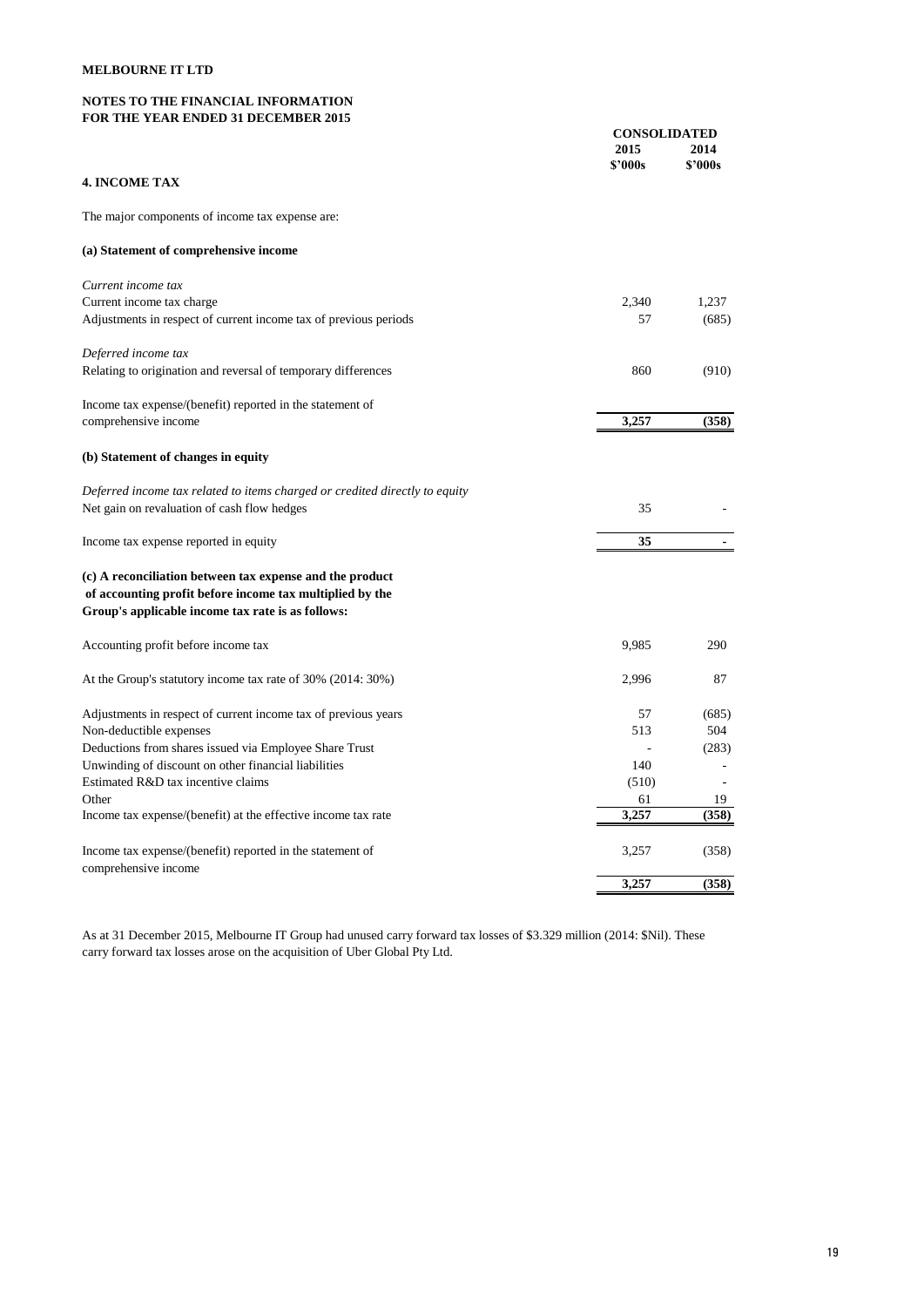#### **NOTES TO THE FINANCIAL INFORMATION FOR THE YEAR ENDED 31 DECEMBER 2015**

|                                                                                                                       | <b>CONSOLIDATED</b> |                 |
|-----------------------------------------------------------------------------------------------------------------------|---------------------|-----------------|
|                                                                                                                       | 2015<br>\$'000s     | 2014<br>\$'000s |
| 5. DIVIDENDS PAID AND PROPOSED                                                                                        |                     |                 |
| Equity dividends on ordinary shares:                                                                                  |                     |                 |
| (a) Dividends declared and paid during the year on ordinary shares                                                    |                     |                 |
| (i) Final franked dividend for the financial year ended 31 December 2014:<br>4.0 cents per share (2013: Nil)          | 3.718               |                 |
| (ii) Interim franked dividend for the year ended 31 December 2015:<br>1.0 cent per share $(2014: 1.0$ cent per share) | 929                 | 929             |
|                                                                                                                       | 4,647               | 929             |
| (b) Dividends proposed and not recognised as a liability                                                              |                     |                 |
| Final franked dividend for the year ended 31 December 2015:                                                           |                     |                 |
| 4.0 cents per share $(2014: 4.0 \text{ cents per share})$                                                             | 3,718               | 3,718           |
| <b>6. TRADE AND OTHER RECEIVABLES (CURRENT)</b>                                                                       |                     |                 |
| Trade debtors                                                                                                         | 13,335              | 9,684           |
| Allowance for impairment loss                                                                                         | (1,076)             | (1,034)         |
| Total trade and other receivables (Current)                                                                           | 12,259              | 8,650           |
| 7. NON-CURRENT FINANCIAL ASSETS                                                                                       |                     |                 |
| Convertible note receivable - 20 October 2014 (a)                                                                     | 1,748               | 1,250           |
| Convertible note receivable - 20 November 2015 (b)                                                                    | 247                 |                 |
|                                                                                                                       | 1.995               | 1.250           |

(a) The Group entered into a Convertible Note Agreement ("Agreement') with Tiger Pistol Pty Ltd ("Tiger Pistol") on 20 October 2014. The convertible note contains an embedded derivative and a loan receivable component. These components are accounted for together in accordance with AASB 139. A recent capital raising exercise conducted by Tiger Pistol resulted in a change to the fair value of the embedded derivative which was recorded against the available-for-sale reserve.

The convertible note receivable has a maturity of 5 years from 20 October 2014 (issue date). Coupon rate of 6% per annum will be calculated and payable in arrears or on conversion or redemption of the note, 2 years after the issue date. This financial asset may be converted into 500,000 ordinary shares upon maturity or earlier subject to satisfaction of early redemption or conversion conditions as stipulated in the Agreement.

(b) The Group entered into a second Convertible Note Agreement ("Agreement') with Tiger Pistol Pty Ltd on 20 November 2015 pursuant to the recent capital raising exercise. The convertible note contains an embedded derivative and a loan receivable component. These components are accounted for together in accordance with AASB 139.

The maturity date of the convertible note receivable is 1 February 2018. Upon maturity, or earlier subject to satisfaction of early redemption or conversion conditions as stipulated in the Agreement, this financial asset may be converted into a minimum of 85,649 ordinary shares with the final number of shares dependant on conditions stipulated in the Agreement.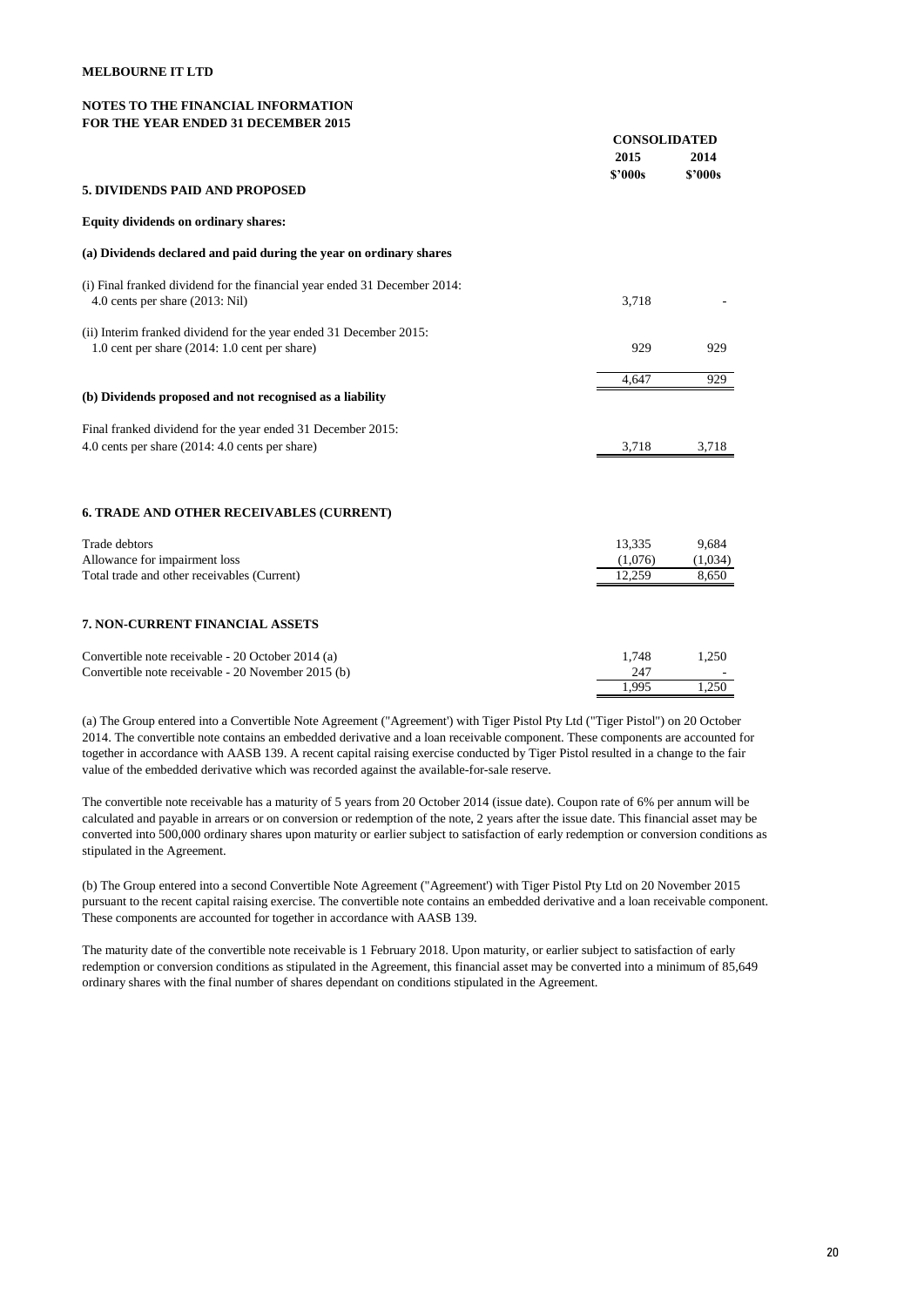# **NOTES TO THE FINANCIAL INFORMATION FOR THE YEAR ENDED 31 DECEMBER 2015**

| FOR THE TEAR ENDED 31 DECEMBER 2013 |         |                     |  |
|-------------------------------------|---------|---------------------|--|
|                                     |         | <b>CONSOLIDATED</b> |  |
|                                     | 2015    | 2014                |  |
|                                     | \$2000s | \$'000s             |  |
| 8. INTANGIBLE ASSETS                |         |                     |  |

#### **Carrying Amount of Intangible Assets**

| Goodwill                             | 182,000 | 99,976  |
|--------------------------------------|---------|---------|
| <b>Marketing Related Intangibles</b> | 9,052   | 9,052   |
| Customer Contracts (a)               | 7,244   | 2,583   |
| <b>Accumulated Amortisation</b>      | (1,757) | (951)   |
|                                      | 5,487   | 1,632   |
| Capitalised Software (b)             | 11,049  | 9,400   |
| <b>Accumulated Amortisation</b>      | (2,783) | (1,176) |
|                                      | 8,266   | 8,224   |
| Other Intangibles                    | 315     | 315     |
| <b>Accumulated Amortisation</b>      | (315)   | (315)   |
|                                      |         |         |
| <b>Total Intangible Assets</b>       | 204.805 | 118,884 |

#### **(a) Customer Contracts**

Following the acquisitions of Uber Global Pty Ltd ('Uber') and Outware Systems Pty Ltd ('Outware') during the year, customer contracts amounting to \$1.145 million relating to Uber and \$3.138 million relating to Outware were recognised based on the external valuation. The customer contracts are amortised over the period of 5 years based on the historical attrition rate.

#### **(b) Capitalised Software**

As at 31 December 2013 Melbourne IT had recorded a capitalised software intangible asset in relation to the Integrated Web Services ('IWS') platform, which was developed during the Transformation Project. The carrying value of the IWS asset was \$9.904 million, which included Oracle Financials, the common financial reporting system across all entities in the Group.

In the previous year, following the acquistion of Netregistry, Melbourne IT completed an assessment of both the IWS asset and the existing platform used by Netregistry, to determine the most suitable platform to support the operations of the enlarged group. The conclusion of this assessment was that existing Netregistry platform, referred to as the "console", was the preferred platform. As a result of this decision, the IWS platform was decommissioned. However, Oracle Financials will continue to be used as a common financial reporting system for the enlarged group. An impairment charge of \$8.587 million has been recorded to reduce the carrying value of the IWS asset to \$1.0 million (being the carrying value of Oracle Financials) as at 31 March 2014.

Simultaneously, a valuation exercise was performed to identify and recognise intangible assets arising from the acquisition of Netregistry. A total of \$12.244 million of intangible assets was identified which comprise of software (\$8.4 million), customer contracts (\$1.92 million) and brandnames (\$1.924 million) at 31 March 2014.

The Netregistry software and Oracle Financials system are currently being used and amortised over the useful life of 6 years. The customer contracts are amortised over the period of 5 years based on the historical attrition rate.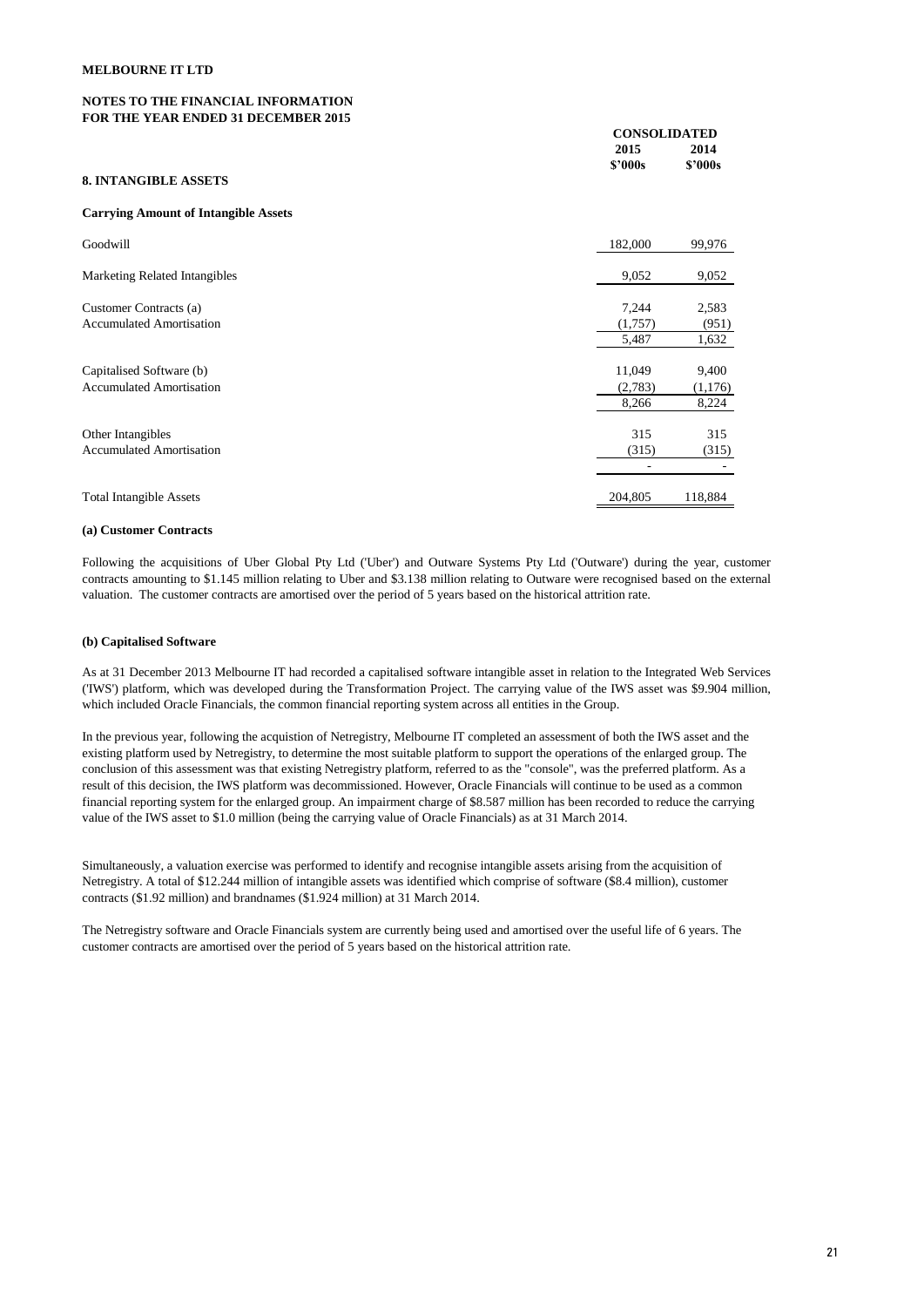# **NOTES TO THE FINANCIAL INFORMATION FOR THE YEAR ENDED 31 DECEMBER 2015**

| том тие тели емер згресемрек того     |                     |         |
|---------------------------------------|---------------------|---------|
|                                       | <b>CONSOLIDATED</b> |         |
|                                       | 2015<br>\$2000s     | 2014    |
| 9. TRADE AND OTHER PAYABLES (CURRENT) |                     | \$2000s |
| Trade creditors                       | 3.408               | 1,146   |
| Sundry creditors                      | 3.109               | 3,077   |
| Deposits received in advance          | 2.412               | 3,138   |
| Accrued expenses                      | 8.148               | 6,391   |
| Total payables                        | 17,077              | 13.752  |

Terms and conditions relating to trade and sundry creditors: (i) Trade creditors are non-interest bearing and are normally settled within agreed trading terms. (ii) Sundry creditors are non-interest bearing and are normally settled within agreed trading terms.

The carrying amount of trade and other payables is a reasonable approximation of fair value.

# **10. INTEREST BEARING LOANS AND BORROWINGS**

| <b>Current</b>            |        |                          |
|---------------------------|--------|--------------------------|
| Finance lease liabilities | 342    | 513                      |
| Non-current               |        |                          |
| Bank loan                 | 30,000 | $\overline{\phantom{a}}$ |
|                           |        |                          |

The Group has entered into finance leases for some items of equipment whereby the present value of the minimum lease payments approximate \$0.342 million (2014: \$0.513 million).

In the current year, the Group entered into a \$83.6 million cash advance facility with ANZ. The \$20.0 million revolving credit facility with National Australia Bank (NAB) entered in the previous year to partly fund the acquisition of Netregistry Group Limited was extinguished in June 2015. Prior to the extinguishment of the NAB bank facility, the Group had drawn down \$3.5 million.

In June 2015, \$30.0 million was drawn down from the ANZ banking facility to fund the acquisition of 50.2% interest in Outware Systems Pty Ltd and to assist with working capital requirements of which \$3.5 million was used to repay NAB. The ANZ bank facility has a maturity date of 1 January 2019. Interest rate is based on the relevant period BBSY rate. The cash advance facility balance is approximate to fair value given that it is a interest bearing loan at floating interest rate.

#### **11. DERIVATIVE FINANCIAL LIABILITIES/ (ASSETS)**

| Foreign exchange contracts (a) |     | (31)            |
|--------------------------------|-----|-----------------|
| Interest rate swap (b)         | 100 | $\sim$ 10 $\pm$ |
|                                |     | (31)            |
|                                |     |                 |

(a) Foreign exchange contracts

At 31 December 2015, Melbourne IT Limited held 7 foreign exchange contracts designated as cash flow hedges of expected net USD cash payments which the Company has firm commitments. The terms of these foreign exchange contracts was negotiated to match the terms of the commitments. The exchange contracts was used to reduce the exposure of foreign exchange risk.

(b) Interest rate swap

At 31 December 2015, the Group held one interest rate swap contract of \$15 million designed to hedge the variable interest rate exposure relating to the interest bearing liabilities of \$30 million.

#### **12. OTHER FINANCIAL LIABILITIES**

| <b>Current</b>                                  |        |  |
|-------------------------------------------------|--------|--|
| Put options liability                           | 17,030 |  |
| Dividend liability to non-controlling interests | 1.855  |  |
|                                                 | 18.885 |  |
| Non-current                                     |        |  |
| Put options liability                           | 25,953 |  |
| Dividend liability to non-controlling interests | 1.321  |  |
|                                                 | 27.274 |  |

The other financial liabilities represent the fair value of the put options to acquire the remaining 49.8% interest in Outware Systems Pty Ltd and estimated dividend liability due to non-controlling interests over the next two years (refer to Note 15(b) for more details). The fair value of the put options liability has been determined based on financial performance for the periods ending 30 June 2016 and 30 June 2017, respectively and on the expected EBITDA multiple that will be paid.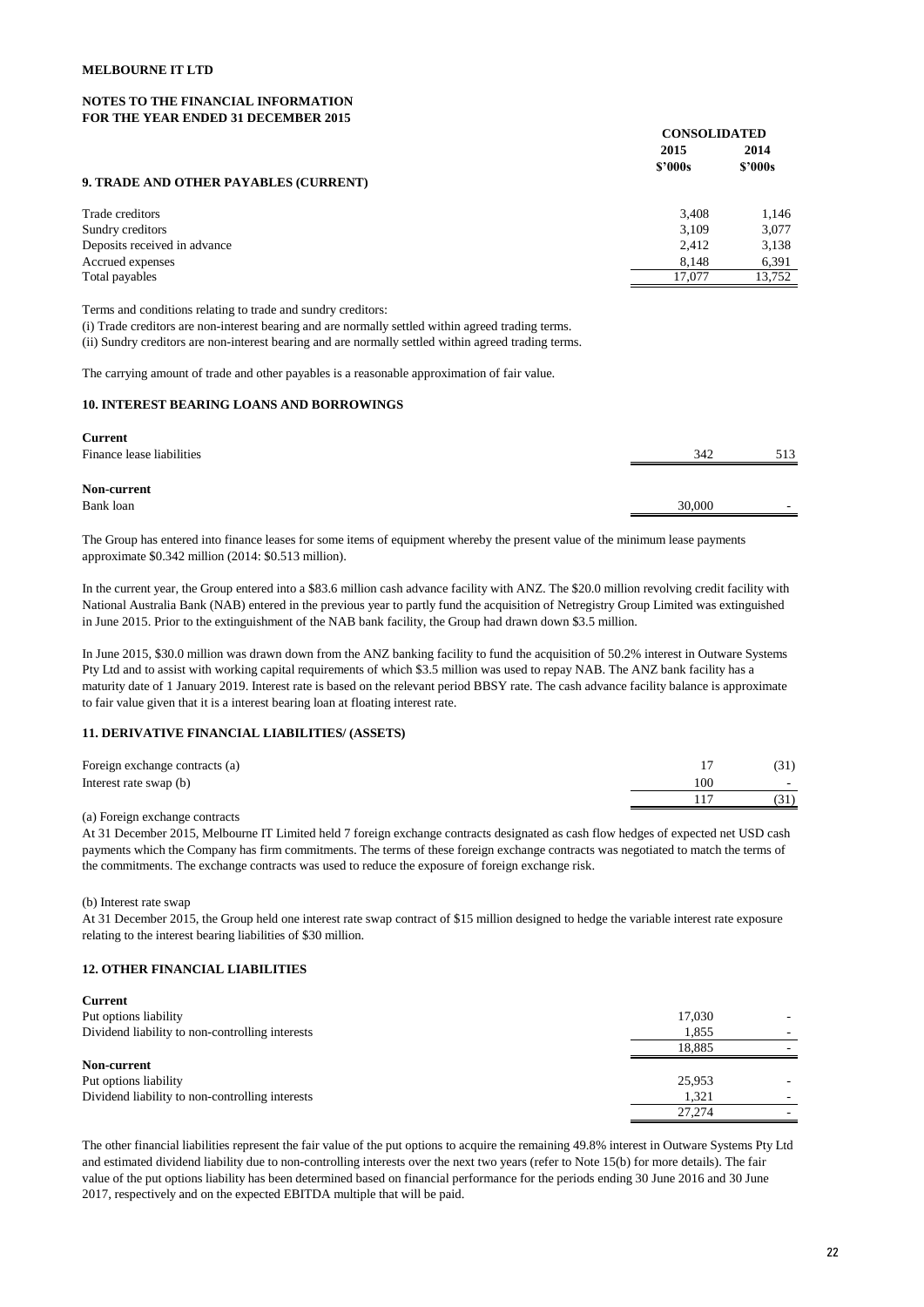# **NOTES TO THE FINANCIAL INFORMATION FOR THE YEAR ENDED 31 DECEMBER 2015**

|                               |                | <b>CONSOLIDATED</b> |  |
|-------------------------------|----------------|---------------------|--|
|                               | 2015           | 2014                |  |
|                               | <b>\$'000s</b> | \$2000s             |  |
| <b>13. CONTRIBUTED EQUITY</b> |                |                     |  |
| <b>Ordinary shares</b>        |                |                     |  |

| Issued and fully paid                                    |               |         | 35,629        | 35,629    |
|----------------------------------------------------------|---------------|---------|---------------|-----------|
| Movements in ordinary shares on issue                    |               |         |               |           |
|                                                          | 2015          |         | 2014          |           |
|                                                          | No. of        |         | No. of        |           |
|                                                          | <b>Shares</b> | \$2000s | <b>Shares</b> | \$2000s   |
| Beginning of the financial period                        | 92,944,392    | 35.629  | 83,164,371    | 68,809    |
| Issued during the year                                   |               |         |               |           |
| - Acquisition of Netregistry Group Limited (Netregistry) |               | ۰       | 9,285,144     | 12.070    |
| - Return of capital                                      | ۰             | ۰       |               | (45, 176) |
| - Performance rights plans (a)                           | ۰             | ۰       | 494,877       |           |
| - Decrease due to transaction costs for capital return   | ۰             | ٠       |               | (74)      |
| End of the financial period                              | 92.944.392    | 35.629  | 92.944.392    | 35.629    |

(a) Represent shares issued to satisfy the vesting of the Performance Rights Plans issued on 1 July 2011 and 1 July 2012 pursuant to the resolution approved by shareholders in a General Meeting on 28 January 2014.

|                                                                                                                       | <b>CONSOLIDATED</b>     |              |
|-----------------------------------------------------------------------------------------------------------------------|-------------------------|--------------|
|                                                                                                                       | 2015                    | 2014         |
| <b>14. EARNINGS PER SHARE</b>                                                                                         | \$'000s                 | \$'000s      |
| Basic earnings per share                                                                                              | $6.04$ cents            | $0.72$ cents |
| Diluted earnings per share                                                                                            | 5.95 cents              | $0.72$ cents |
| The following reflects the income and share data used in the calculations of basic and<br>diluted earnings per share: |                         |              |
| Profit for the year attributable to members of the parent                                                             | 5,610                   | 479          |
|                                                                                                                       | <b>Number of shares</b> |              |
| Weighted average number of ordinary shares used in the calculation of basic earnings per share                        | 92.944.392              | 90,647,389   |
| Effect of dilution:                                                                                                   |                         |              |
| Share options/rights                                                                                                  | 1,388,914               | 296,610      |
| Adjusted weighted average number of ordinary shares used in calculating diluted earnings per share                    | 94.333.306              | 90.943.999   |

There have been no transactions involving ordinary shares or potential ordinary shares that would significantly change the number of ordinary shares or potential ordinary shares outstanding between the reporting date and the date of completion of this report.

Options/rights granted to employees are considered to be potential ordinary shares and have been included in the determination of diluted earnings per share to the extent that they are dilutive. These options have not been included in the determination of basic earnings per share.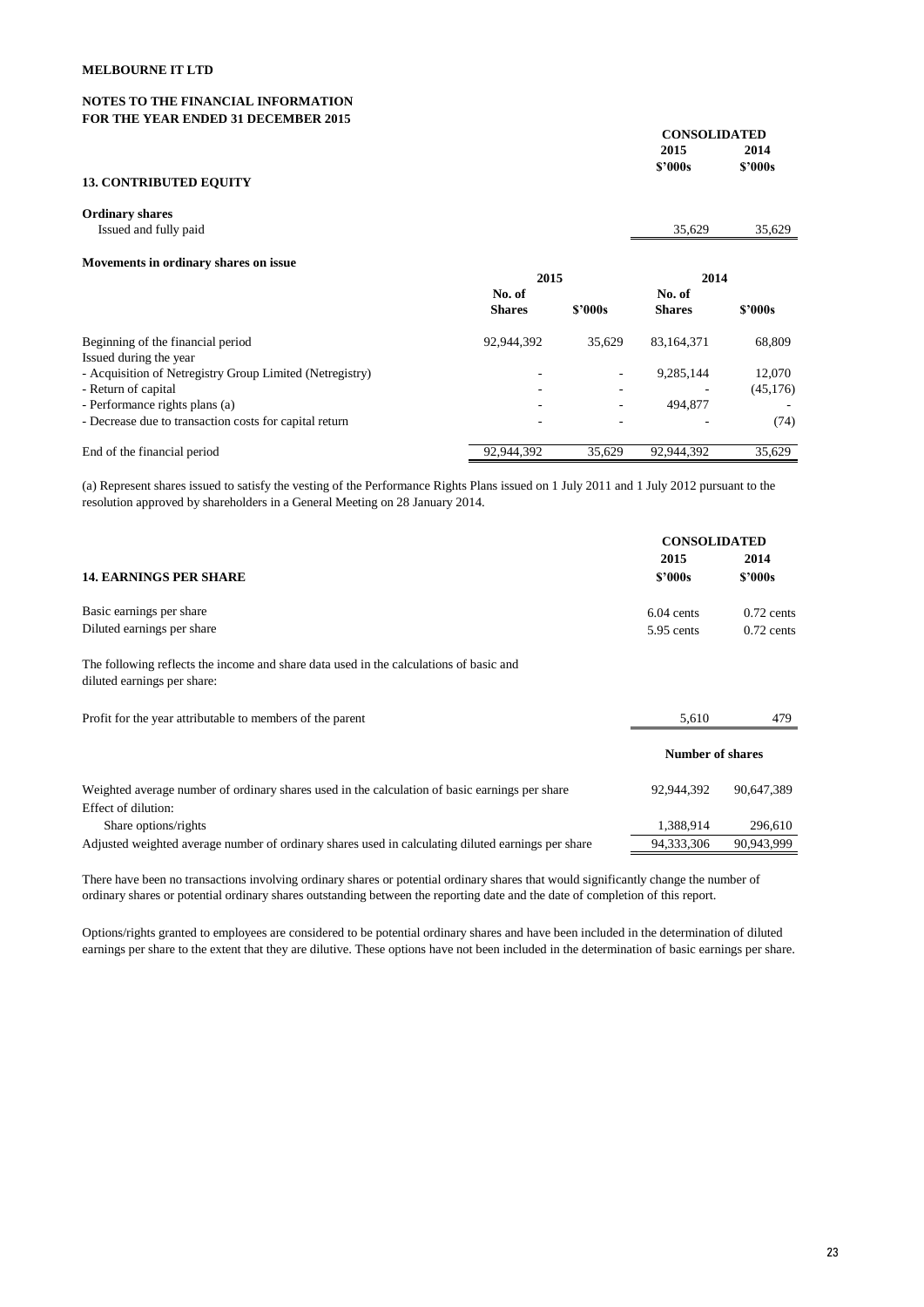# **NOTES TO THE FINANCIAL STATEMENTS FOR THE YEAR ENDED 31 DECEMBER 2015**

#### **15. BUSINESS COMBINATIONS**

#### **Acquisitions in 2015**

#### **(a) Uber Global Pty Ltd**

On 30 April 2015, Melbourne IT acquired 100% of Uber Global Pty Ltd and its controlled entities (Uber), a major domains and hosting services provider, for purchase consideration of \$14.909 million (including working capital adjustment) and an earn out based on EBITDA performance to 30 June 2015. There was no consideration paid on the earn out based on EBITDA performance to 30 June 2015. The acquisition was funded through cash. The combined enlarged group will be able to offer best in class domain names and hosting products and to compete more effectively against strong, price driven, foreign competition.

#### **Assets acquired and liabilities assumed**

The net assets recognised in the 30 June 2015 half year financial report were based on a provisional assessment of their fair value while the Group completed the fair value assessment. The fair values of the identifiable assets and liabilities of Uber as at the date of acquisition were:

|                                                  |                                      | Fair value recognised on acquisition |                         |  |
|--------------------------------------------------|--------------------------------------|--------------------------------------|-------------------------|--|
|                                                  | <b>Provisional</b><br><b>\$'000s</b> | <b>Adjustments</b><br>\$2000s        | Final<br><b>\$'000s</b> |  |
| <b>Assets</b>                                    |                                      |                                      |                         |  |
| Trade and other receivables                      | 1,153                                | (433)                                | 720                     |  |
| Plant and equipment                              | 2,253                                | (495)                                | 1,758                   |  |
| Intangibles                                      |                                      | 1,145                                | 1,145                   |  |
| Deferred tax assets                              | 603                                  | 634                                  | 1,237                   |  |
| Current tax receivable                           |                                      | 271                                  | 271                     |  |
| Other assets                                     | 21                                   | 430                                  | 451                     |  |
|                                                  | 4,030                                | 1,552                                | 5,582                   |  |
| <b>Liabilities</b>                               |                                      |                                      |                         |  |
| Trade and other payables                         | 2,029                                | 632                                  | 2,661                   |  |
| Income received in advance                       | 3,136                                | 593                                  | 3,729                   |  |
| Deferred tax liabilities                         | 2,493                                | (2,147)                              | 346                     |  |
|                                                  | 7,658                                | (922)                                | 6,736                   |  |
| Total identifiable net liabilities at fair value | (3,628)                              | 2,474                                | (1, 154)                |  |
| Goodwill arising on acquisition                  | 18,897                               | (2,834)                              | 16,063                  |  |
| Purchase consideration transferred (cash paid)   | 15,269                               | (360)                                | 14,909                  |  |

As at 31 December 2015, the Group has completed the fair value assessment on the net assets acquired. The nature of the changes arising from the fair value assessment are as described below.

- The fair value of the trade and other receivables amounts to \$0.720 million, based on an assessment of the recoverability of the receivables at acquisition date. The gross amount of trade and other receivables was \$0.773 million.
- The Group sought an independent valuation for intangibles other than goodwill and \$1.145 million of customer contracts and relationships were identified. The fair value of the intangibles was determined using the income approach that is multi period excess earnings method.
- The Group carried out an assessment of existing plant and equipment and wrote off those not used at acquisition date.
- Income received in advance and prepayment on domain names registry charges (included in Other assets) were adjusted to follow the Group's accounting policy where performance obligations remain.
- Based on the final tax return of Uber at acquisition date, a tax refund of \$0.270 million was calculated, resulting in a current tax receivable.
- The Group carried out an assessment of the trade and other payables and adjusted for those arising at acquisition date. This included a supplier claim that was not recorded by Uber at acquisition date of \$0.360 million, which also resulted in the working capital adjustment.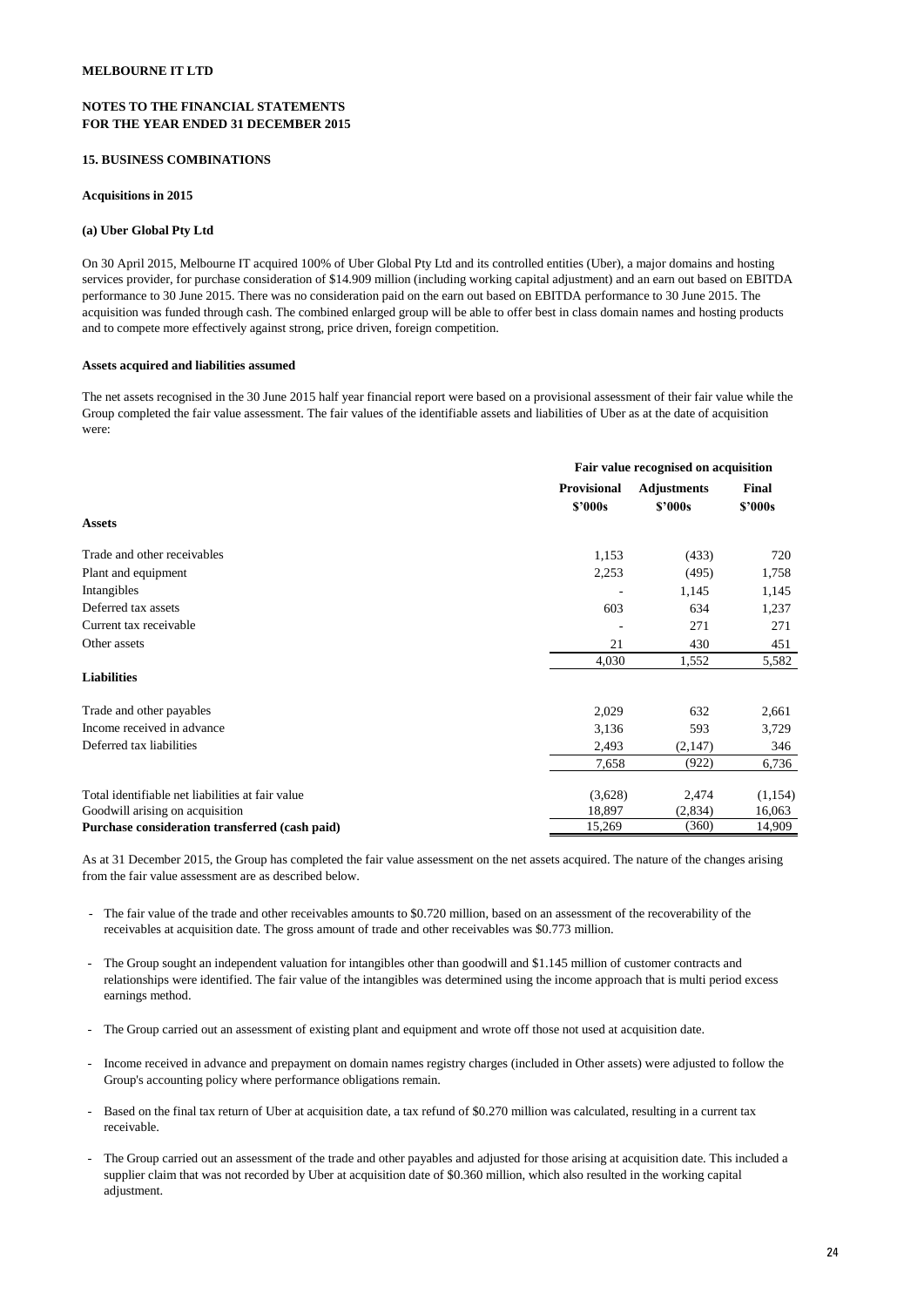# **NOTES TO THE FINANCIAL STATEMENTS FOR THE YEAR ENDED 31 DECEMBER 2015**

## **15. BUSINESS COMBINATIONS (continued)**

## **Acquisitions in 2015 (continued)**

#### **(a) Uber Global Pty Ltd**

- Changes to deferred tax balances were based on the tax provision calculated at acquisition date and taking into account changes in net assets arising from the fair value assessment.

From the date of acquisition, Uber has contributed \$9.628 million to the revenue and \$0.395 million to the profit after tax attributable to members of the parent. If the combination had taken place at the beginning of the year, Group revenue would have been \$155.138 million and profit after tax attributable to members of the parent would have been \$5.861 million.

The goodwill comprises the fair value of expected synergies and future earnings arising from acquisition.

#### **(b) Outware Systems Pty Ltd**

On 16 June 2015, Melbourne IT acquired 50.2% shareholding of Outware Systems Pty Ltd ('Outware') for \$22.722 million (including working capital adjustment) with put and call options in place to acquire up to 100% of Outware over the next two years. Outware is a leader in the design and development of mobile applications for enterprise and government customers. To facilitate the acquisition, Melbourne IT entered into a cash advance facility with Australia and New Zealand Banking Group Limited ('ANZ') in June 2015. The Outware acquisition is firmly in line with the Group's strategy of building its Enterprise Services into the leading software enabled cloud solutions provider in Australia.

#### **Assets acquired and liabilities assumed**

The net assets recognised in the 30 June 2015 half year financial report were based on a provisional assessment of their fair value while the Group completed the fair value assessment. The fair values of the identifiable assets and liabilities of Outware as at the date of acquisition were:

|                                                               | Fair value recognised on acquisition     |                          |         |
|---------------------------------------------------------------|------------------------------------------|--------------------------|---------|
|                                                               | <b>Provisional</b><br><b>Adjustments</b> |                          | Final   |
|                                                               | \$2000s                                  | \$2000s                  | \$'000s |
| <b>Assets</b>                                                 |                                          |                          |         |
| Cash                                                          | 1,421                                    |                          | 1,421   |
| Trade and other receivables                                   | 3,331                                    |                          | 3,331   |
| Plant and equipment                                           | 167                                      |                          | 167     |
| Intangibles                                                   |                                          | 3,138                    | 3,138   |
| Deferred tax assets                                           | 95                                       | 216                      | 311     |
| Other assets                                                  | 507                                      |                          | 507     |
|                                                               | 5,521                                    | 3,354                    | 8,875   |
| <b>Liabilities</b>                                            |                                          |                          |         |
| Trade and other payables                                      | 2,072                                    |                          | 2,072   |
| Current tax liability                                         | 329                                      | 106                      | 435     |
| Deferred tax liabilities                                      |                                          | 941                      | 941     |
|                                                               | 2,401                                    | 1,047                    | 3,448   |
| Total identifiable net assets at fair value                   | 3,120                                    | 2,307                    | 5,427   |
|                                                               |                                          |                          |         |
| Non-controlling interests measured at fair value              | 45,266                                   |                          | 45,266  |
| Dividend liability to non-controlling interests               | 3,400                                    |                          | 3,400   |
| Purchase consideration (including working capital adjustment) | 22,722                                   | $\overline{\phantom{a}}$ | 22,722  |
|                                                               | 71,388                                   | -                        | 71,388  |
| Goodwill arising on acquisition                               | 68,268                                   | (2,307)                  | 65,961  |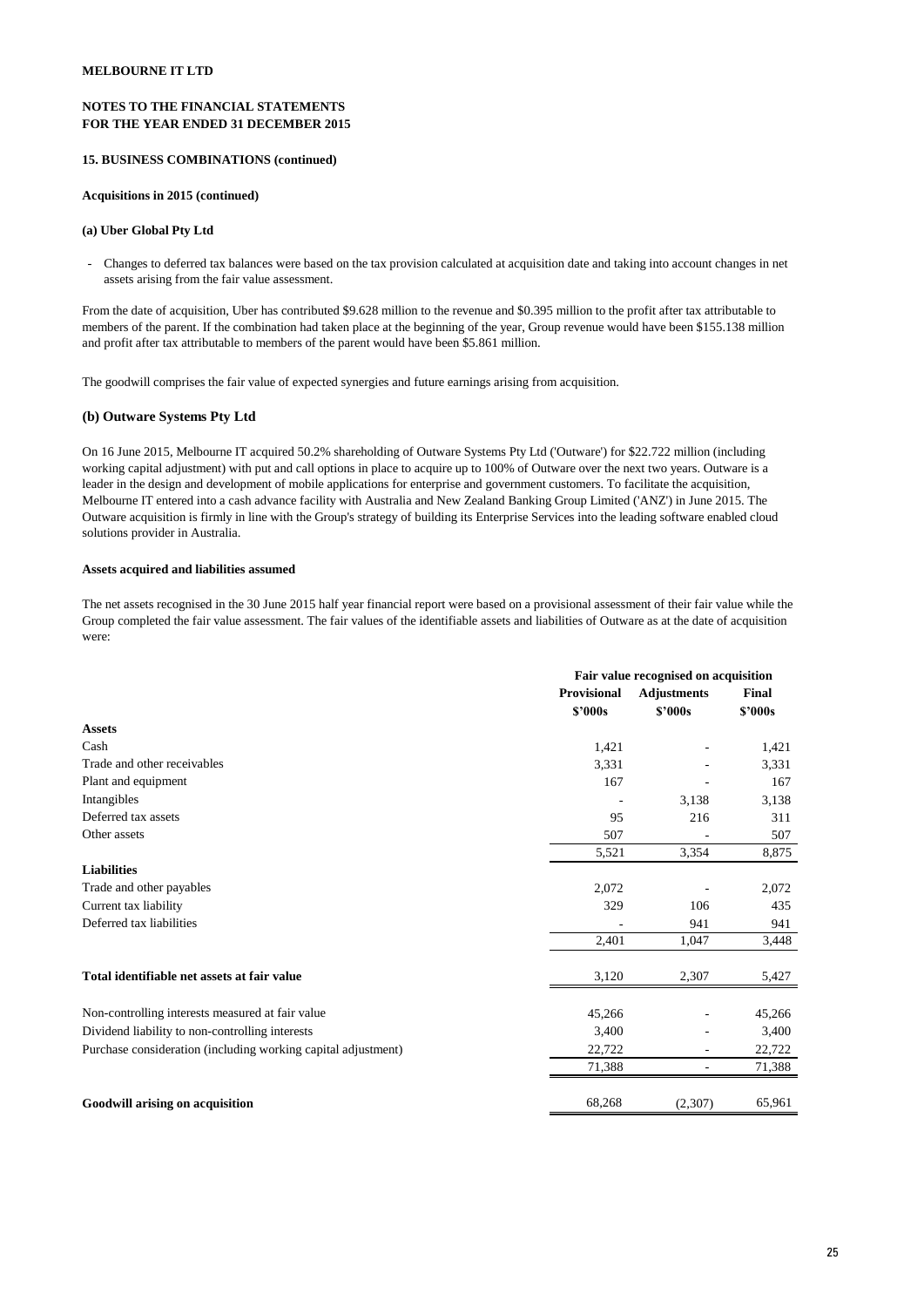# **NOTES TO THE FINANCIAL STATEMENTS FOR THE YEAR ENDED 31 DECEMBER 2015**

#### **15. BUSINESS COMBINATIONS (continued)**

#### **Acquisitions in 2015 (continued)**

#### **(b) Outware Systems Pty Ltd (continued)**

As at 31 December 2015, the Group has completed the fair value assessment on the net assets acquired. The nature of the changes arising from the fair value assessment are as described below.

- The Group sought an independent valuation for intangibles other than goodwill and \$3.138 million of customer contracts and relationships were identified. The fair value of the intangibles was determined using the income approach that is multi period excess earnings method.
- Changes to current tax liability and deferred tax balances were based on the tax provision estimated at acquisition date and taking into account changes in net assets arising from the fair value assessment.

The fair value and gross amount of the trade and other receivables amounts to \$3.331 million.

From the date of acquisition, Outware has contributed \$9.987 million to the revenue and \$0.904 million to the profit after tax attributable to members of the parent. If the combination had taken place at the beginning of the year, Group revenue would have been \$158.056 million and profit after tax attributable to members of the parent would have been \$6.537 million.

The goodwill comprises the fair value of future earnings arising from acquisition.

The minimum and maximum EBITDA multiple payable is 3.75 times and 15.75 times, respectively. As at the acquisition date, the fair value of put/call options which entitle Melbourne IT to acquire (and the non-controlling interest to sell) the remaining 49.8% shareholding over the next two years are based on financial performance and expected EBITDA multiple as stipulated in the agreement for the periods ending 30 June 2016 and 30 June 2017, respectively. The anticipated combined consideration is \$45.3 million. This will bring the total purchase consideration (assuming Melbourne IT moves to 100% ownership of Outware) to be \$67 million approximately, implying a forward EBITDA multiple of 8.6 times. The face value of the put options liability has been reassessed at reporting date to be \$43.7 million, implying a forward EBITDA multiple of 8.5 times.

The dividend liability represents the estimated amount to be paid out to non-controlling interests for the financial periods ending 30 June 2016 and 30 June 2017 as stipulated in the Shareholders Agreement entered between Melbourne IT and non-controlling interests shareholders.

Analysis of cash flow on acquisition of Outware, net of cash acquired as at 31 December 2015:

|                                | \$2000s  |
|--------------------------------|----------|
| Cash paid                      | 22,722   |
| Net cash acquired with Outware | (1, 421) |
|                                | 21,301   |
|                                |          |

# **Transaction costs on acquisition of Uber and Outware**

Transaction costs of \$1.995 million have been expensed and are included in other operating expenses. As at 31 December 2015, \$1.974 million has been paid and this is included in the cash flows from investing activities.

#### **Acquisition in 2014**

#### **(c) Netregistry Group Limited**

On 31 March 2014, Melbourne IT acquired 100% of Netregistry Group Limited and its controlled entities (Netregistry), a leading online services provider based in Australia, for an enterprise value of \$50.436 million. The acquisition was funded through a mix of cash and scrip consideration. Melbourne IT acquired Netregistry as the combined enlarged group will be able to offer best in class domain names and hosting products; and to compete more effectively against strong, price driven, foreign competition.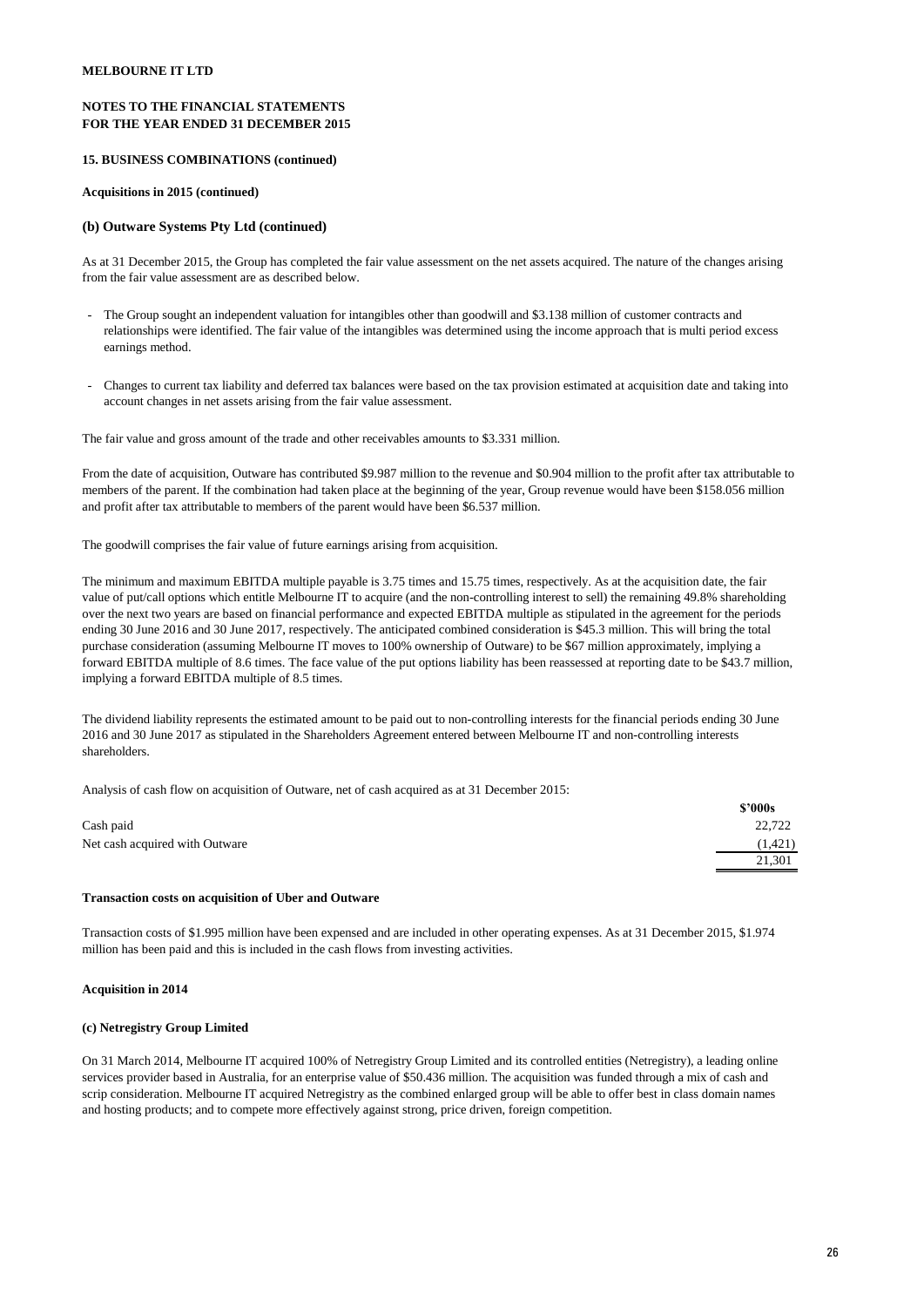#### **NOTES TO THE FINANCIAL STATEMENTS FOR THE YEAR ENDED 31 DECEMBER 2015**

#### **15. BUSINESS COMBINATIONS (continued)**

#### **(c) Netregistry Group Limited (continued)**

#### **Assets acquired and liabilities assumed**

The fair values of the identifiable assets and liabilites of Netregistry as at the date of acquisition were:

|                                                                            | Fair value recognised on acquisition |
|----------------------------------------------------------------------------|--------------------------------------|
|                                                                            | \$'000s                              |
| <b>Assets</b>                                                              |                                      |
| Trade and other receivables                                                | 655                                  |
| Prepayment of domain name registry charges                                 | 4,709                                |
| Other assets                                                               | 436                                  |
| Property, plant and equipment                                              | 1,843                                |
| Intangibles                                                                | 12,244                               |
| Deferred tax assets                                                        | 1,063                                |
|                                                                            | 20,950                               |
| <b>Liabilities</b>                                                         |                                      |
| Trade and other payables                                                   | 1,825                                |
| Provisions                                                                 | 2,412                                |
| Income received in advance                                                 | 13,298                               |
| Deferred tax liabilities                                                   | 581                                  |
|                                                                            | 18,116                               |
| Total identifiable net assets at fair value                                | 2,834                                |
| Non-controlling interest at proportionate share of net identifiable assets | (94)                                 |
| Goodwill arising on acquisition                                            | 47,696                               |
| Purchase consideration transferred                                         | 50,436                               |

As at 31 December 2014, the Group has completed the fair value assessment on the net assets acquired.

The fair value of the trade and other receivables amounts to \$0.655 million. The gross amount of trade and other receivables is \$0.851 million.

The intangibles of \$12.244 million comprise software, brand names and customer relationships. The fair values of these intangibles has been determined using the following valuation approaches:

- Replacement cost approach was utilised to value the software;

- Income approach that is relief from royalty method was utilised to value the brand names; and

- Income approach that is multi period excess earnings method to value the customer relationships.

From the date of acquisition, Netregistry has contributed \$25.273 million of revenue and \$1.551 million to the profit before tax of the Group. If the combination had taken place at the beginning of the year, revenue would have been \$133.325 million and loss before tax would have been \$0.371 million. Netregistry was in a loss before tax position during the first quarter of 2014 due to restructuring costs incurred prior to the completion of sale to Melbourne IT.

#### **Purchase consideration**

| Shares issued, at fair value                                                                 | 12.070 |
|----------------------------------------------------------------------------------------------|--------|
| Cash paid                                                                                    | 38,366 |
| Total consideration                                                                          | 50,436 |
|                                                                                              |        |
| Analysis of the cash flows on acquisition:                                                   |        |
| Cash transaction costs of the acquisition (included in cash flows from investing activities) | 1.340  |
|                                                                                              |        |

The Group issued 9,285,144 ordinary shares as consideration for the 100% interest in Netregistry. The fair value of the shares was calculated with reference to the average daily volume weighted average price (VWAP) of the quoted price over the period of 4 February 2014 to 24 February 2014 as stipulated in the Share Purchase Agreement dated 27 February 2014, which was \$1.30 each. The total value of scrip consideration given was \$12.070 million. The balance of the consideration was settled via cash.

Transaction costs of \$1.340 million have been expensed and included in the operating expenses.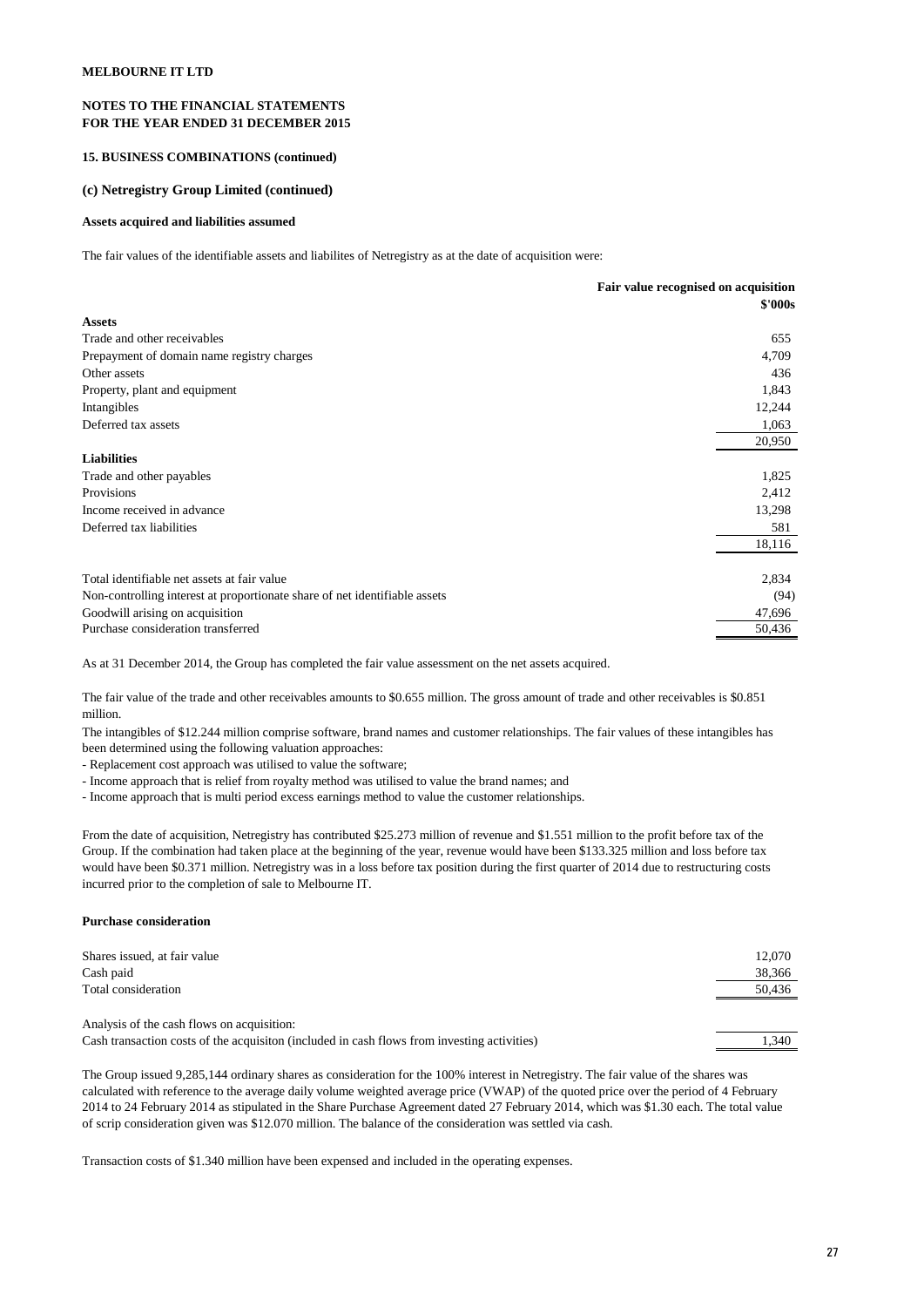# **NOTES TO FINANCIAL STATEMENTS FOR THE YEAR ENDED 31 DECEMBER 2015**

# **16. OPERATING SEGMENTS**

**SMB Solutions ES Total**  The following tables present the revenue and profit information regarding business unit segments for the years ended 31 December 2015 and 31 December 2014.

|                                                                                     | <b>SMB</b> Solutions | E.S    | <b>Total</b> |
|-------------------------------------------------------------------------------------|----------------------|--------|--------------|
| Year ended 31 December 2015                                                         |                      |        |              |
|                                                                                     | \$'000               | \$'000 | \$'000       |
| <b>Segment revenue</b>                                                              |                      |        |              |
| Revenue from operating activities                                                   |                      |        |              |
| Registration revenue                                                                | 55,932               |        | 55,932       |
| Solutions, hosting & services                                                       | 53,294               | 40,746 | 94,040       |
| Other revenue                                                                       | 22                   |        | 22           |
| <b>Total segment revenue</b>                                                        | 109,248              | 40,746 | 149,994      |
| <b>Result</b>                                                                       |                      |        |              |
| Segment results                                                                     | 16,324               | 7,554  | 23,878       |
| Unallocated expenses:                                                               |                      |        |              |
| - Corporate (including transaction costs relating to Uber and Outware acquisitions) |                      |        | (7,368)      |
| Earnings before interest, tax, depreciation & amortisation                          |                      |        | 16,510       |
| <b>Net Interest</b>                                                                 |                      |        |              |
| Interest revenue                                                                    |                      |        | 262          |
| Interest expense on debt and borrowings                                             |                      |        | (744)        |
| Unwinding of discount on other financial liabilities                                |                      |        | (467)        |
| <b>Total Net Interest</b>                                                           |                      |        | (949)        |
| Income tax expense                                                                  |                      |        | (3,257)      |
| Depreciation & amortisation                                                         |                      |        | (5,576)      |
| Profit after tax for the year                                                       |                      |        | 6,728        |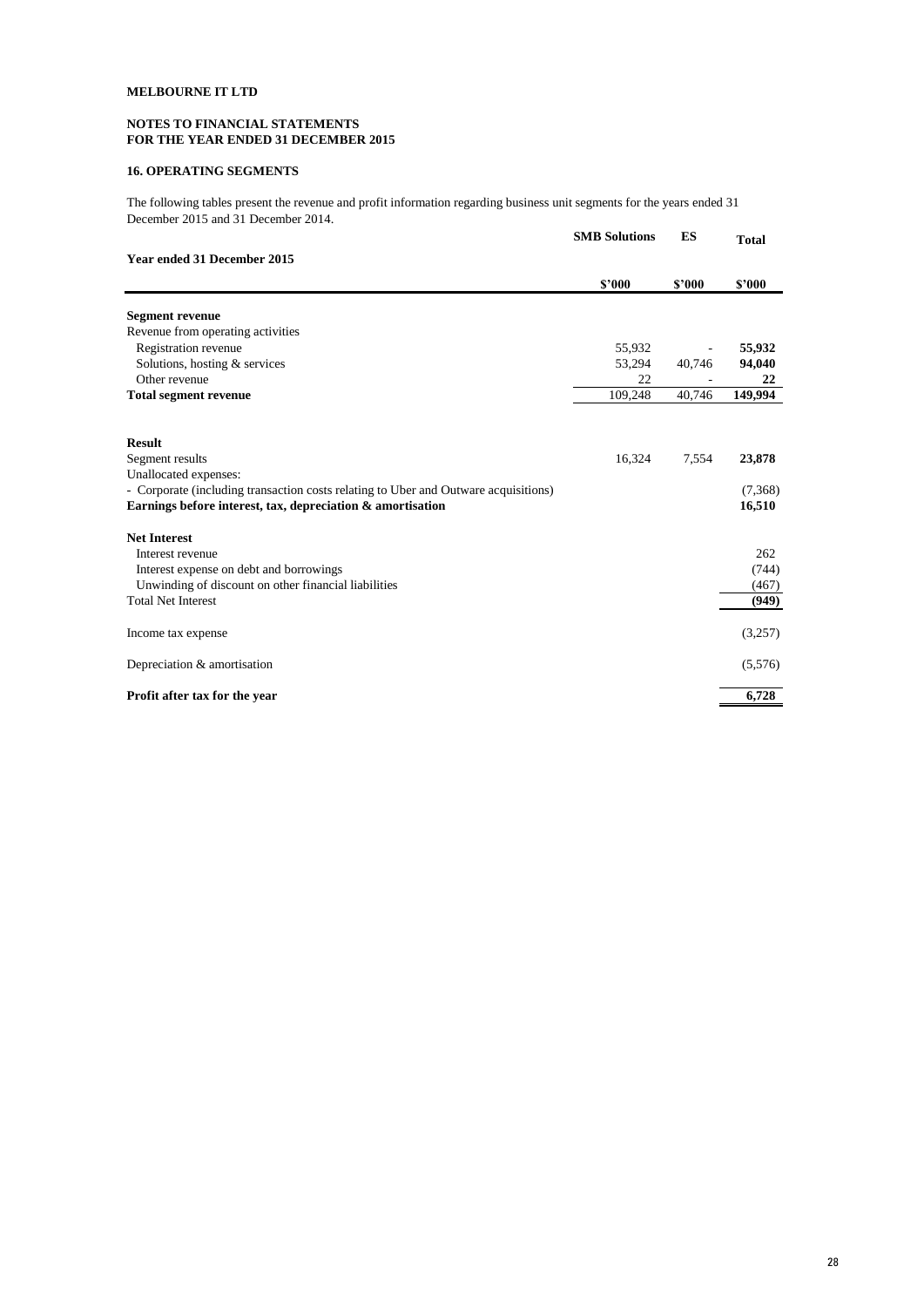# **NOTES TO FINANCIAL STATEMENTS FOR THE YEAR ENDED 31 DECEMBER 2015**

# **16. OPERATING SEGMENTS (Continued)**

|                                                                               | <b>SMB Solutions</b> | ES                  | <b>Total</b>   |
|-------------------------------------------------------------------------------|----------------------|---------------------|----------------|
| Year ended 31 December 2014                                                   | \$2000               | \$2000              | \$2000         |
| <b>Segment revenue</b>                                                        |                      |                     |                |
| Revenue from operating activities                                             |                      |                     |                |
| <b>Registration Revenue</b>                                                   | 53,335               |                     | 53,335         |
| Solutions, hosting & services                                                 | 42,447               | 27,839              | 70,286         |
| Other Revenue                                                                 | 513                  |                     | 513            |
| <b>Total segment revenue</b>                                                  | 96,295               | 27,839              | 124,134        |
| <b>Result</b>                                                                 |                      |                     |                |
| Segment results                                                               | 13,562               | 4,430               | 17,992         |
| Unallocated expenses:                                                         |                      |                     |                |
| - Corporate (including transaction costs relating to Netregistry acquisition) |                      |                     | (5,206)        |
| Earnings before interest, tax, depreciation & amortisation                    |                      |                     | 12,786         |
| <b>Net Interest</b>                                                           |                      |                     |                |
| Interest revenue                                                              |                      |                     | 572            |
| Interest expense                                                              |                      |                     | (166)          |
| <b>Total Net Interest</b>                                                     |                      |                     | 406            |
| Income tax benefit                                                            |                      |                     | 358            |
| Depreciation & amortisation                                                   |                      |                     | (4,315)        |
| Impairment of intangible asset                                                |                      |                     | (8,587)        |
| Profit after tax for the year                                                 |                      |                     | 648            |
|                                                                               |                      |                     |                |
|                                                                               |                      | <b>CONSOLIDATED</b> |                |
|                                                                               |                      | 2015                | 2014           |
| <b>Reconciliation of revenue</b>                                              |                      | \$'000              | \$'000         |
|                                                                               |                      |                     |                |
| Segment revenue<br>Interest revenue                                           |                      | 149,994<br>262      | 124,134<br>572 |
|                                                                               |                      |                     |                |

**Total revenue** 150,256 124,706